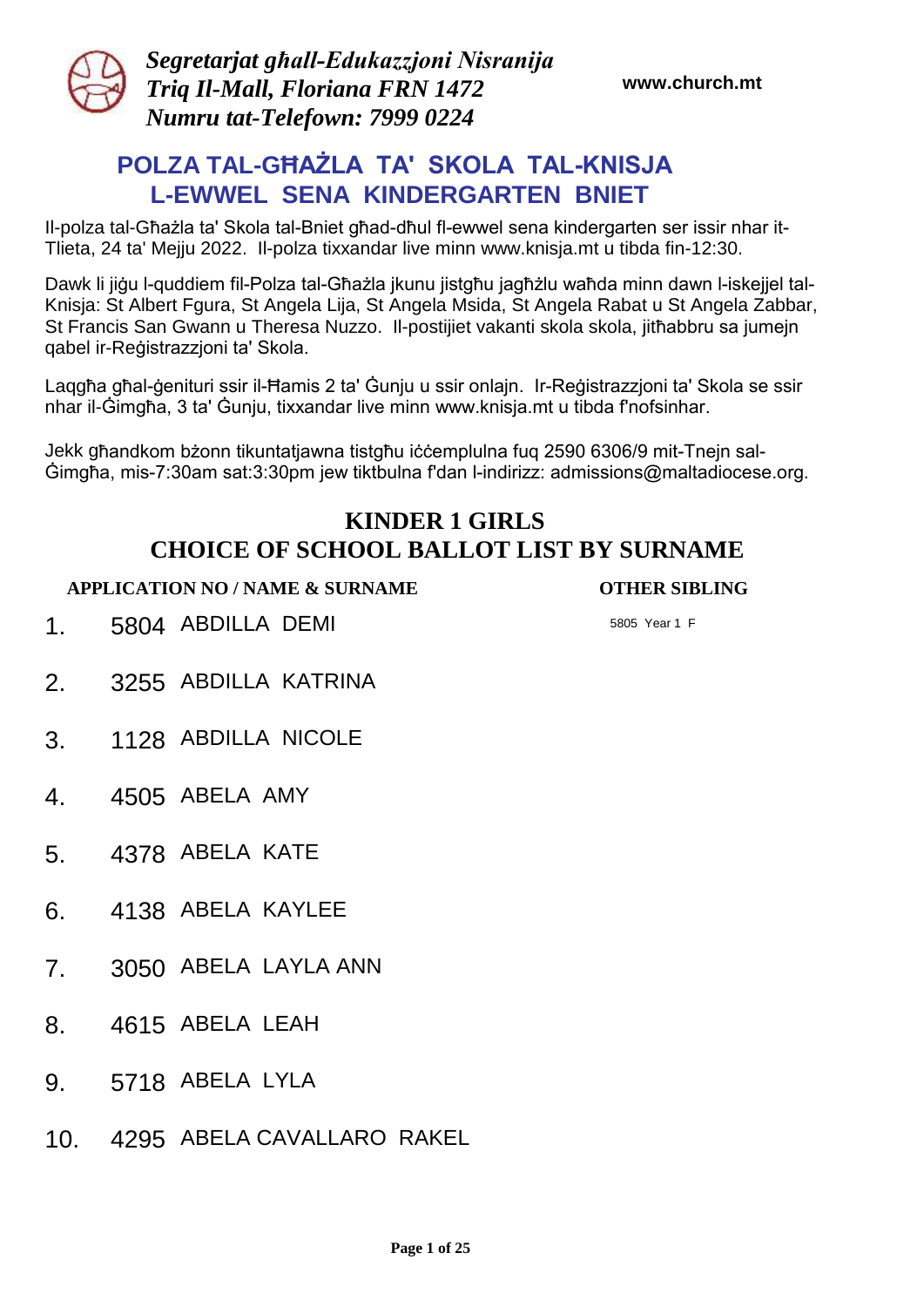- 11. 5076 ABER NORA
- 12. 3763 AGIUS EMMA
- 13. 3262 AGIUS HAILEY
- 14. 6017 AGIUS IVY-ROSE
- 15. 3586 AGIUS LEAH
- 16. 4659 AGIUS MARTINA
- 17. 3768 AGIUS NINA
- 18. 5843 AGIUS RIA
- 19. 3112 ALAMANGO DIANA
- 20. 4342 AMATO KATE
- 21. 3594 ANASTASI AMY
- 22. 5996 AOUARI YASMINE
- 23. 5698 APAP NINA
- 24. 4782 AQUILINA MARIA RITA
- 25. 4203 AQUILINA VALENTINA
- 26. 3886 ATTARD CHANELLE
- 27. 5531 ATTARD EMILY
- 28. 4586 ATTARD HANNAH VALENTINA 4585 Form 1 M
- 29. 4192 ATTARD MARTINA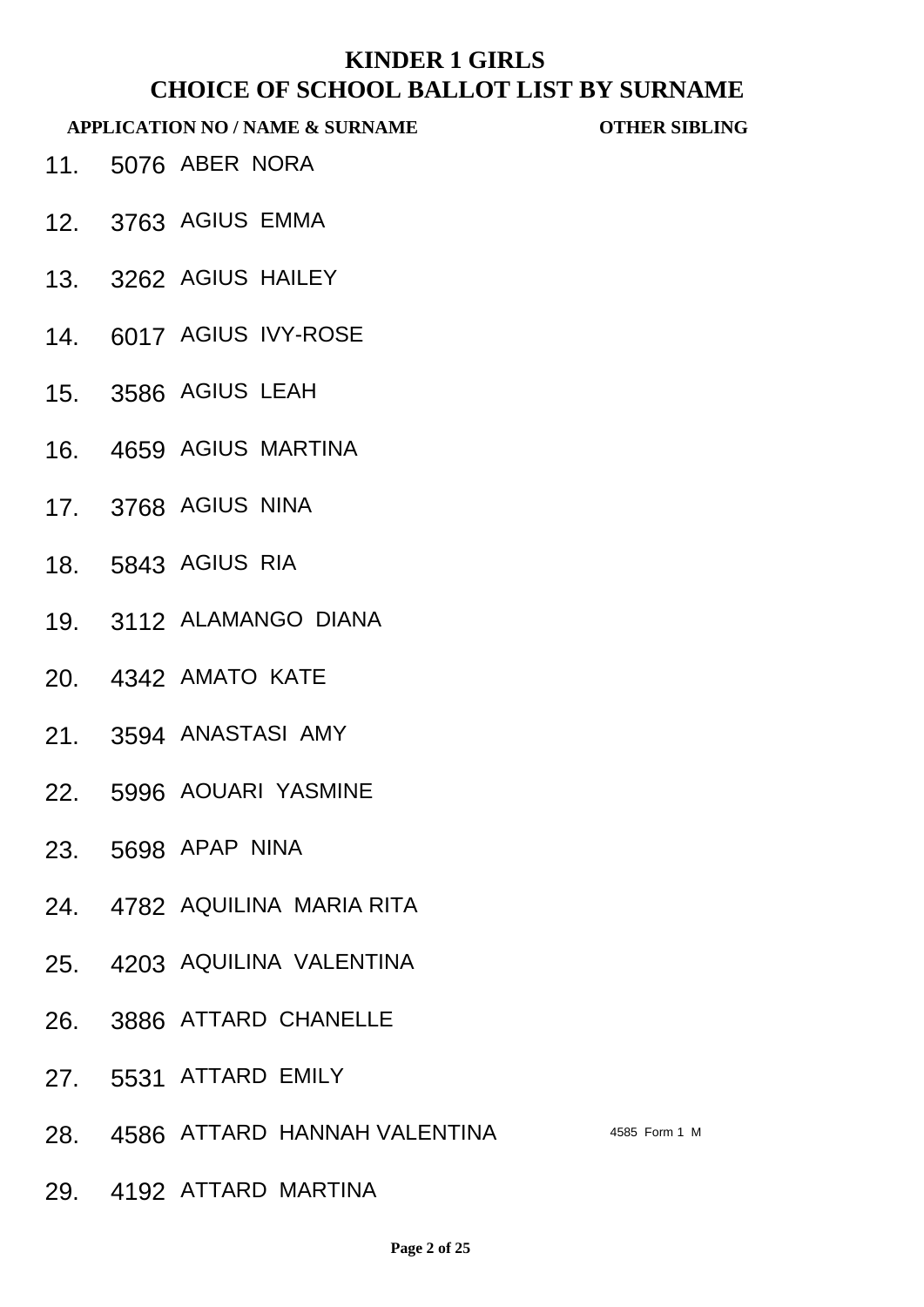| CHUICE OF BCHOOL DALLOT LIBT DT BONNAME<br><b>APPLICATION NO / NAME &amp; SURNAME</b> |  |                                      | <b>OTHER SIBLING</b> |
|---------------------------------------------------------------------------------------|--|--------------------------------------|----------------------|
|                                                                                       |  | 30. 5761 ATTARD SIENA                |                      |
|                                                                                       |  | 31. 3233 ATTARD DEGIORGIO ELODIE     |                      |
|                                                                                       |  | 32. 5402 ATTARD REFALO JAEL          |                      |
|                                                                                       |  | 33. 3616 AVELLINO VALENTINA          |                      |
|                                                                                       |  | 34. 4444 AZZOPARDI AMY               |                      |
|                                                                                       |  | 35. 3926 AZZOPARDI ELISE             |                      |
|                                                                                       |  | 36. 4091 AZZOPARDI EVE               |                      |
|                                                                                       |  | 37. 1812 AZZOPARDI FATIMA            | 4300 Year 1 F        |
|                                                                                       |  | 38. 3366 AZZOPARDI JASMINE           |                      |
|                                                                                       |  | 39. 3528 AZZOPARDI KATRINA           |                      |
|                                                                                       |  | 40. 4516 AZZOPARDI KATRYNA           |                      |
|                                                                                       |  | 41. 4529 AZZOPARDI LAURA             |                      |
| 42.                                                                                   |  | 4057 AZZOPARDI MARTHA                |                      |
| 43.                                                                                   |  | 5209 AZZOPARDI NINA                  | 5205 Year 1 M        |
| 44.                                                                                   |  | 4031 AZZOPARDI THEA                  |                      |
|                                                                                       |  | 45. 5873 BARBARA MAIA                |                      |
| 46.                                                                                   |  | 4998 BARTOLO AURORA                  |                      |
| 47.                                                                                   |  | 6050 BARTOLO ELENA ELIZABETH         | 6049 Kinder 1 M      |
| 48.                                                                                   |  | 3064 BARTOLO TAGLIAFERRO HAILEY ANNE |                      |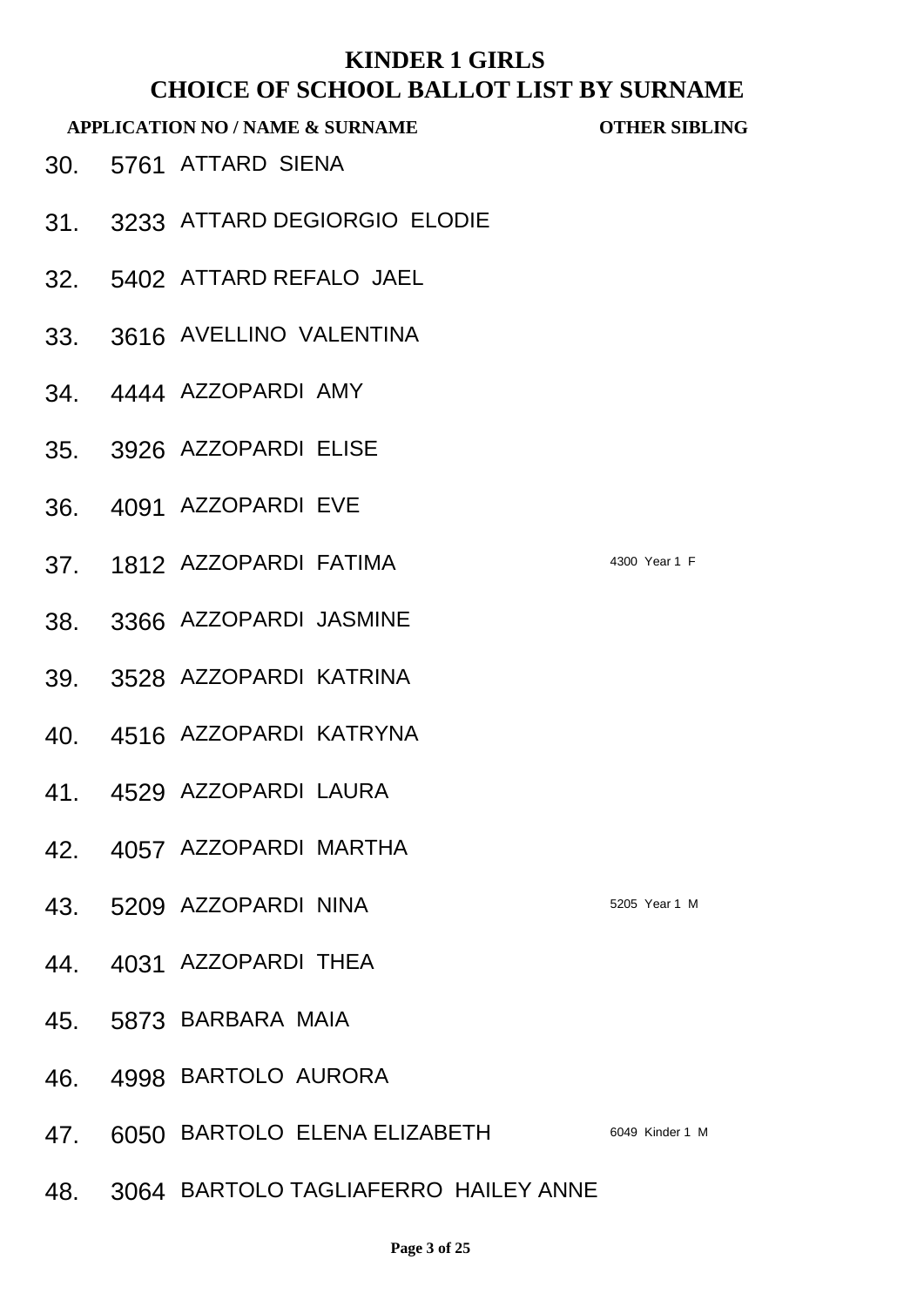- 49. 1486 BELLIZZI EMILY KATE
- 50. 4382 BEZZINA ELLA MAE
- 51. 5740 BEZZINA EMA
- 52. 5889 BONACI ASIA
- 53. 3603 BONANNO MICHAELA
- 54. 5601 BONDIN AMY
- 55. 3197 BONDIN EMBERLY
- 56. 5481 BONDIN VALENTINA
- 57. 3054 BONELLO JOLENE
- 58. 4600 BONELLO SAMARA EMILIE
- 59. 3856 BONELLO SOPHIE ANN
- 60. 3146 BONNICI ANA MAY
- 61. 5480 BONNICI BRIANA
- 62. 5881 BONNICI GABRIELA
- 63. 3495 BONNICI GIULIA 3923 Year 1 M
- 64. 4728 BONNICI LUCIA
- 65. 5070 BONNICI BEZZINA ELISHIA
- 66. 4154 BORG ANA
- 67. 3281 BORG CATELYN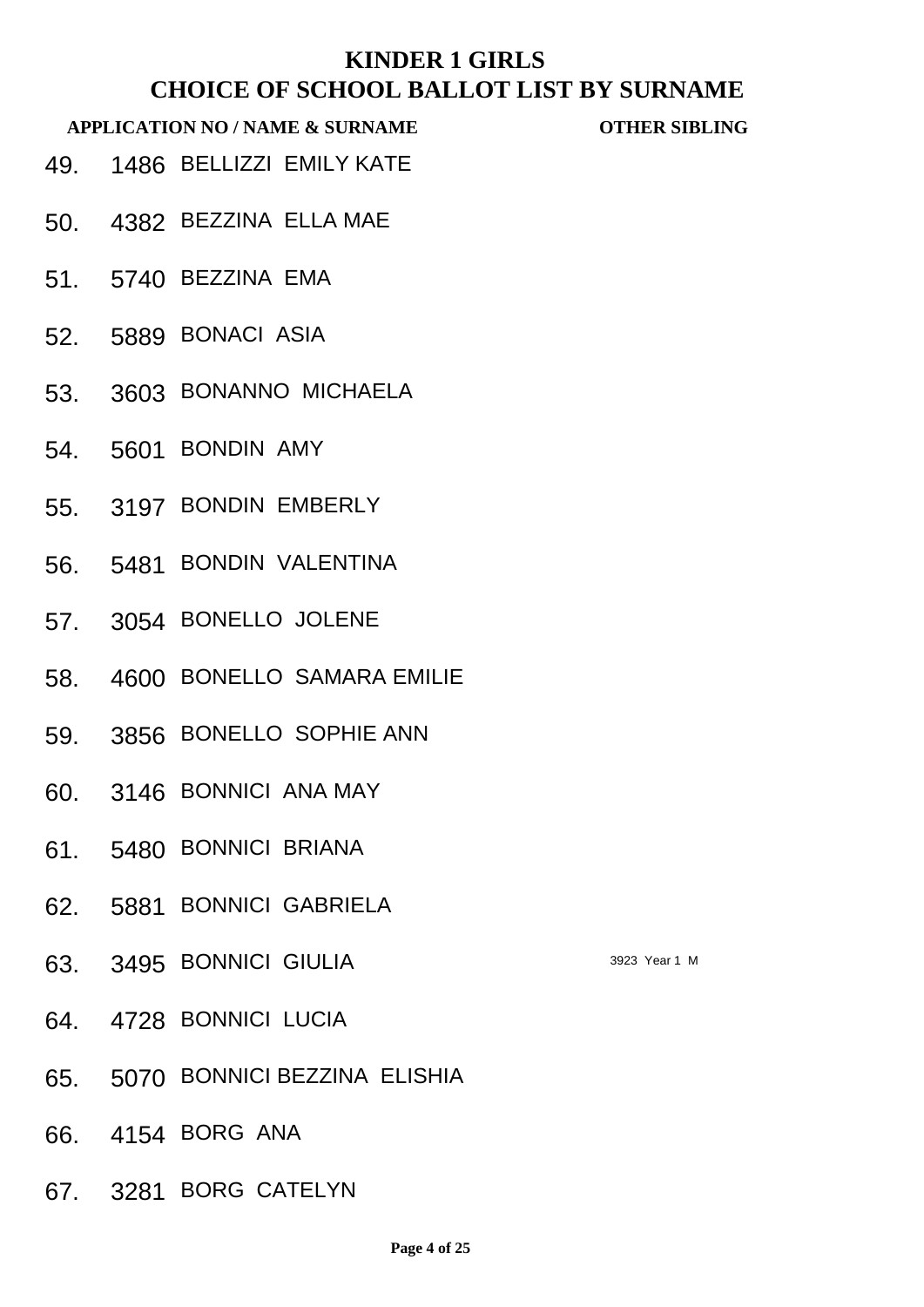- 68. 3479 BORG ELISA
- 69. 5673 BORG ELLA-MAE
- 70. 3841 BORG EMMA
- 71. 3782 BORG FEDERICA
- 72. 3297 BORG LEXI
- 73. 3935 BORG MARTINA
- 74. 3848 BORG MIKAYLA 4375 Form 1 F
- 75. 4944 BORG MILENA-MARIE
- 76. 5115 BORG NORAH
- 77. 3933 BORG FITENI SCARLETT
- 78. 5832 BORG TANTI RUBY ANN
- 79. 5019 BORG VISANICH VICTORIA
- 80. 4783 BOWLER VIERA CAROLINA 4780 4776 Kinder 1 / Year 1 MM
- 81. 3646 BREWES GEORGIA EMILY
- 82. 4514 BRIFFA RIZZO ALITA EMA
- 83. 5214 BRINCAT ANYA
- 84. 5575 BRINCAT MIA
- 85. 4619 BRINCAT VALENTINA
- 86. 5525 BRINCAT SPITERI JULIA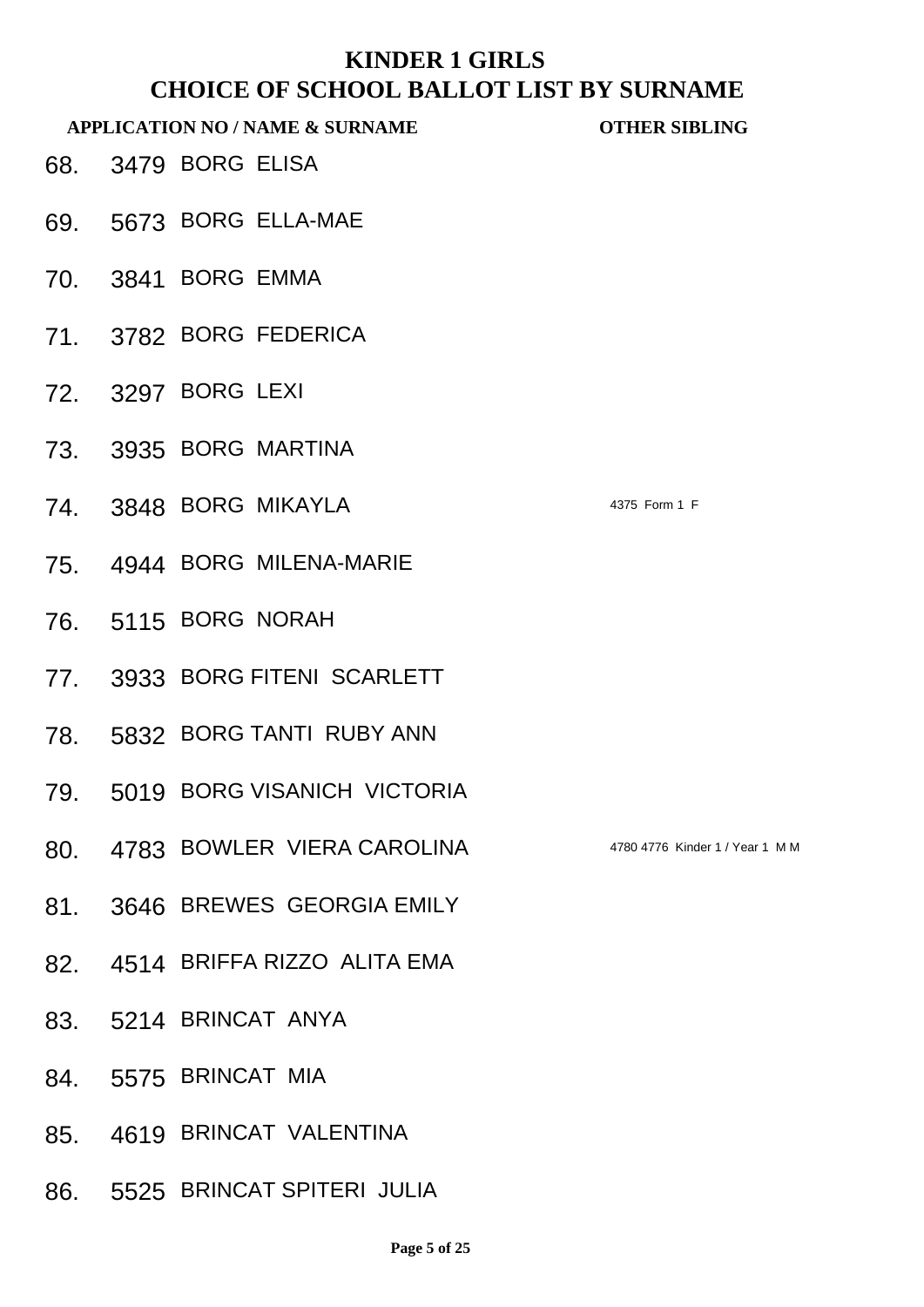- 87. 4199 BRINCAT ZAFFARESE SOLEIL
- 88. 3245 BUGEJA AMELIA MAE
- 89. 6092 BUGEJA ANAYA
- 90. 5187 BUGEJA CHLOE
- 91. 3740 BUGEJA ELLIE
- 92. 4570 BUGEJA EVE
- 93. 3228 BUGEJA JULIA MAE
- 94. 4562 BUGEJA NATHALIA
- 95. 4418 BUGEJA YLENIA 4415 Year 1 F
- 96. 5317 BUGEJA COSTER CHRISTINA
- 97. 5640 BUHAGIAR KATE
- 98. 4477 BUSUTTIL ELISE
- 99. 5773 BUSUTTIL JAYDE
- 100. 4436 BUSUTTIL MARIA
- 101. 4360 BUTTIGIEG VALENTINA
- 102. 6015 CACCIATTOLO SOLEIL
- 103. 3549 CACHIA CARLY 4193 Year 1 F
- 104. 5086 CACHIA EVE
- 105. 3696 CACHIA CORTIS LEAH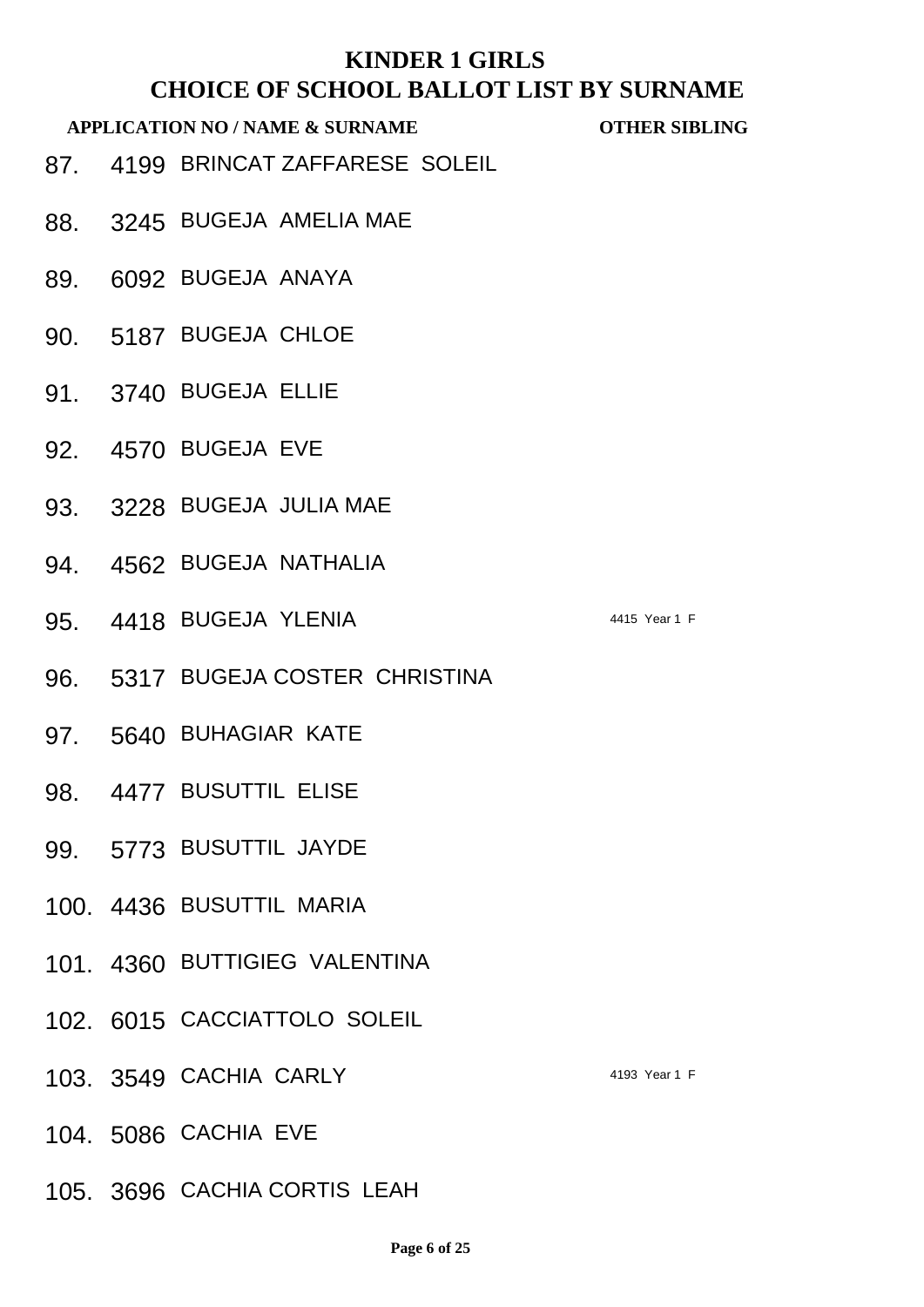- 106. 5218 CADIZ SAMANTHA CASSIE
- 

- 107. 3703 CALLEJA ALESSIA
- 108. 3048 CALLEJA AMY
- 109. 5862 CALLEJA ELLIE
- 110. 3189 CALLEJA LEA FAYE
- 111. 3185 CALLUS NOELLA
- 112. 5106 CALLUS THEA
- 113. 3917 CAMENZULI EMMA
- 114. 3809 CAMILLERI AMELIA
- 115. 5869 CAMILLERI ELISA
- 116. 6065 CAMILLERI EMMA
- 117. 3397 CAMILLERI EMMA JADE
- 118. 4347 CAMILLERI EVE
- 119. 4467 CAMILLERI LISA MARIE
- 120. 3666 CAMILLERI MARTHA
- 121. 3941 CAMILLERI MILA ROSE
- 122. 4461 CAMILLERI NORA
- 123. 5703 CAMILLERI PHILIPPA MARIE
- 124. 6042 CAMILLERI PIPPA MARIE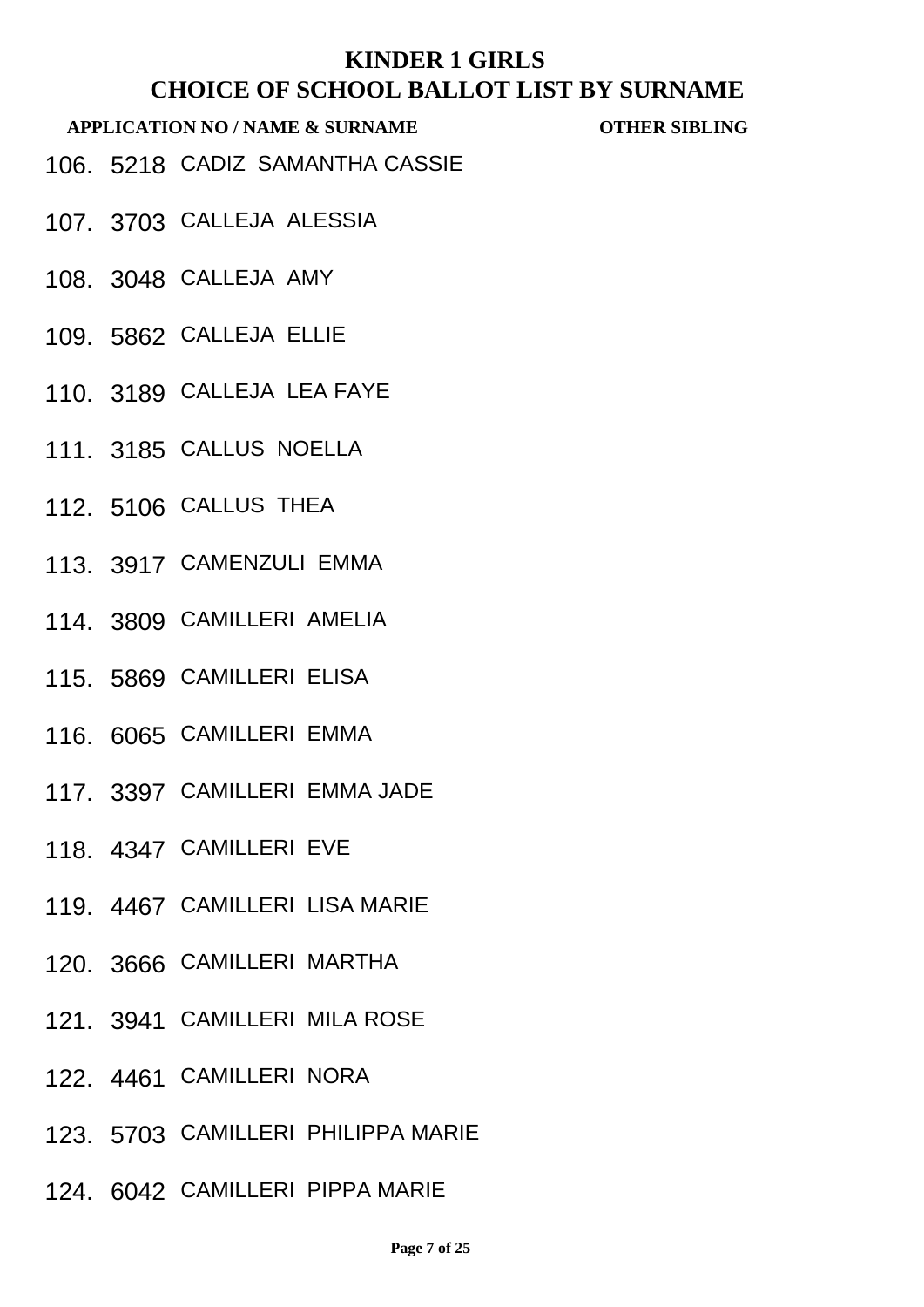- 125. 5472 CAMILLERI AGIUS DECELIS LAURA
- 126. 4549 CAMILLERI AZZOPARDI LEAH
- 127. 4546 CAMILLERI CASSAR EVA
- 128. 3041 CAMILLERI PLUM MEGAN
- 129. 3845 CAMILLERI VIDAL EVE
- 130. 6067 CAMPBELL EMMA ANN
- 131. 3278 CAPPITTA GRUNGO NINA
- 132. 4523 CARABOTT VALENTINA
- 133. 3269 CARDONA SACCO RHEA
- 134. 3065 CARTA JULIA
- 135. 3083 CARUANA ANA
- 136. 4872 CARUANA ELISA
- 137. 5234 CARUANA JOSEFINE
- 138. 4215 CARUANA LOUISA
- 139. 3554 CARUANA QUINN
- 140. 5331 CARUANA SVEA
- 141. 5428 CARUANA ZALIA
- 142. 6142 CASILLO NORA 6140 Year 1 F
- 143. 4442 CASSAR CHERISE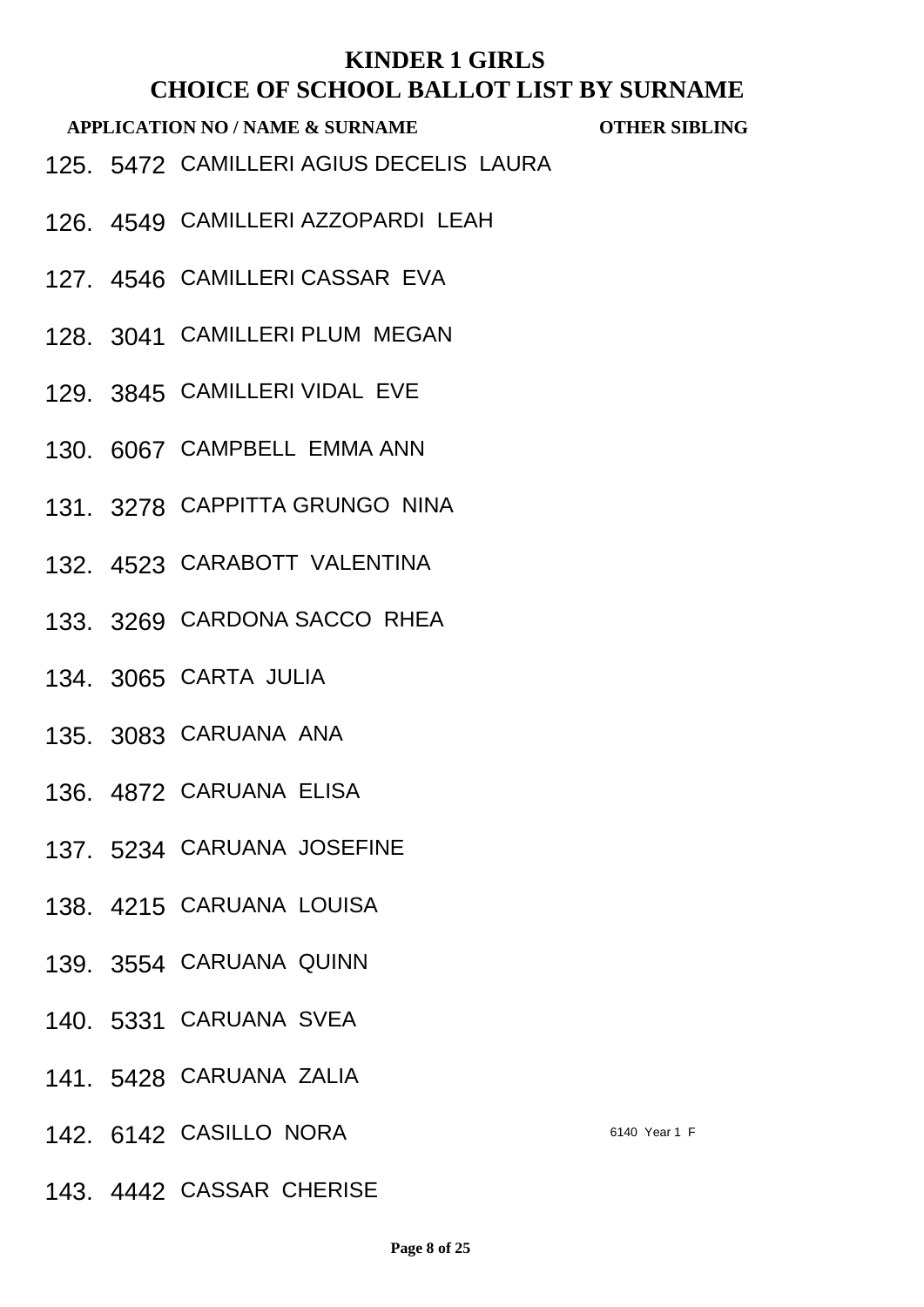- 144. 4712 CASSAR FAY
- 145. 4593 CASSAR LAYLA
- 146. 3641 CASSAR SOPHIE
- 147. 4580 CASSAR STELLA
- 148. 4253 CASSAR VALENTINA
- 149. 3969 CASTILLO ELLA
- 150. 4322 CATANIA LEIA KAY
- 151. 4496 CAUCHI IVY
- 152. 5141 CAUCHI JOIE
- 153. 3152 CAUCHI ROSELYN
- 154. 3726 CHETCUTI CARLY
- 155. 4715 CHETCUTI TAYLOR JENNY
- 156. 3334 CHIRCOP ANA
- 157. 3259 CHIRCOP MANWELA
- 158. 3031 CIANTAR ANA
- 159. 5223 CIANTAR CAROLINE
- 160. 3166 CIANTAR ELLA
- 161. 6150 CIANTAR KAYLEE
- 162. 4708 CIANTAR LANA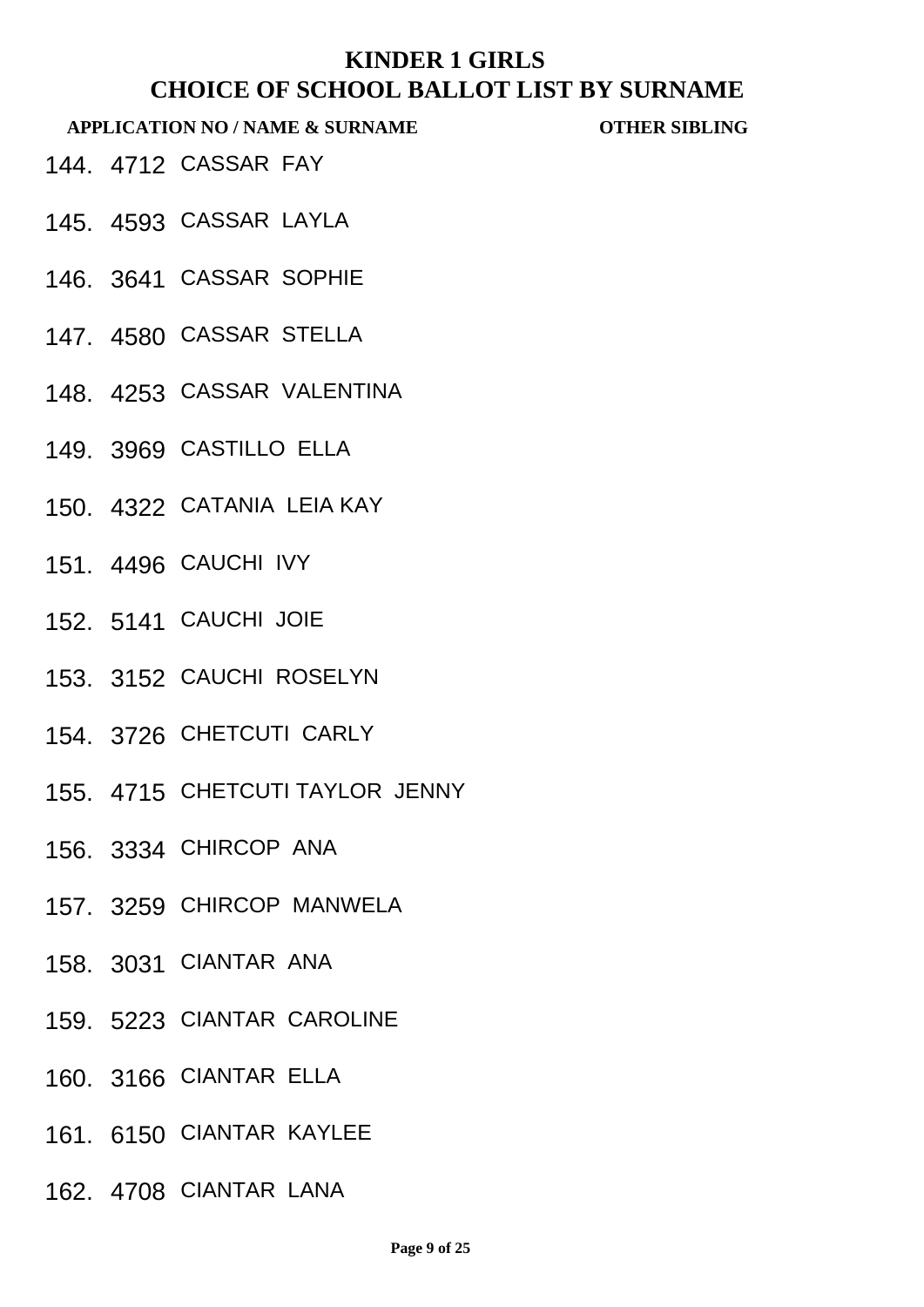- 163. 6057 CIANTAR DEPASQUALE ELLA
- 164 1870 CIAPPARA ABIGAIL 1888 Year 1 M

- 165. 4726 CIAPPARA RAQUEL
- 166. 1892 CINI CALSEY
- 167. 4830 COLEIRO EMMA MAE
- 168. 5585 COLEIRO CALVAGNA LEAH
- 169. 3772 CORTIS ELLIE
- 170. 5027 CRISTINA MARTINA
- 171. 4595 CUMBO PISCOPO JULIA
- 172. 3659 CUSCHIERI LUCIA
- 173. 3107 CUTAJAR ELEYA
- 174. 4413 CUTAJAR EMA
- 175. 3016 CUTAJAR IVY
- 176. 1517 CUTAJAR MIA
- 177. 3181 CUTAJAR CUMBO SCARLETT 3207 Year 1 F
- 178. 4735 CUTAJAR GAUCI RILEY 4733 Year 1 M
- 179. 5745 DA SILVA SIMOES ROSA NINA
- 180. 3643 DALLI EMMA KAY
- 181. 4589 DALLI PEARL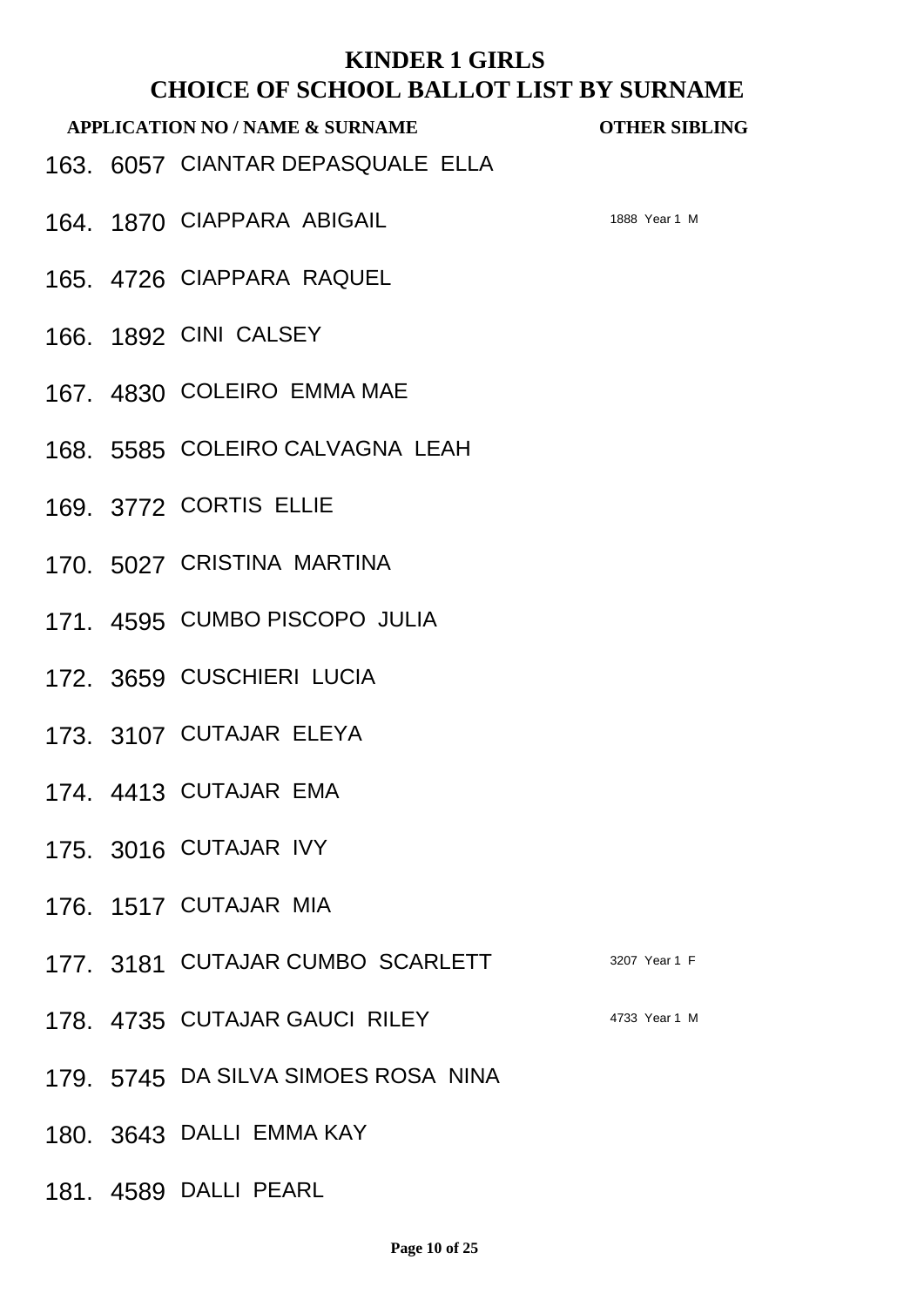- 182. 5008 DARMANIN EMMA
- 183. 5128 DARMANIN HAILEY
- 184. 3231 DARMANIN LEAH
- 185. 5153 DARMANIN NINA
- 186. 4109 DAVISON KATELYN
- 187. 4412 DE GABRIELE ELLA MARIE 4409 Kinder 1 M
- 188. 5822 DE LEUW MUSCAT JESSIE
- 189. 5624 DE SOUSA BONELLO EMMA
- 190. 3165 DEBATTISTA AMELIA ELLA
- 191. 1840 DEBONO AMY
- 192. 6052 DEBONO KATE
- 193. 4678 DEBONO FARRUGIA ALIZAH
- 194. 5892 DEGIORGIO SHARFID ENA
- 195. 5927 DEGUARA MATTEA
- 196. 4976 DEGUARA VALENTINA
- 197. 4223 DEKIC GAUCI MILA MARIJA
- 198. 3421 DELICATA ELENA
- 199. 5868 DEMANUELE BIANCO AMELIA
- 200. 6014 DEMARCO FAITH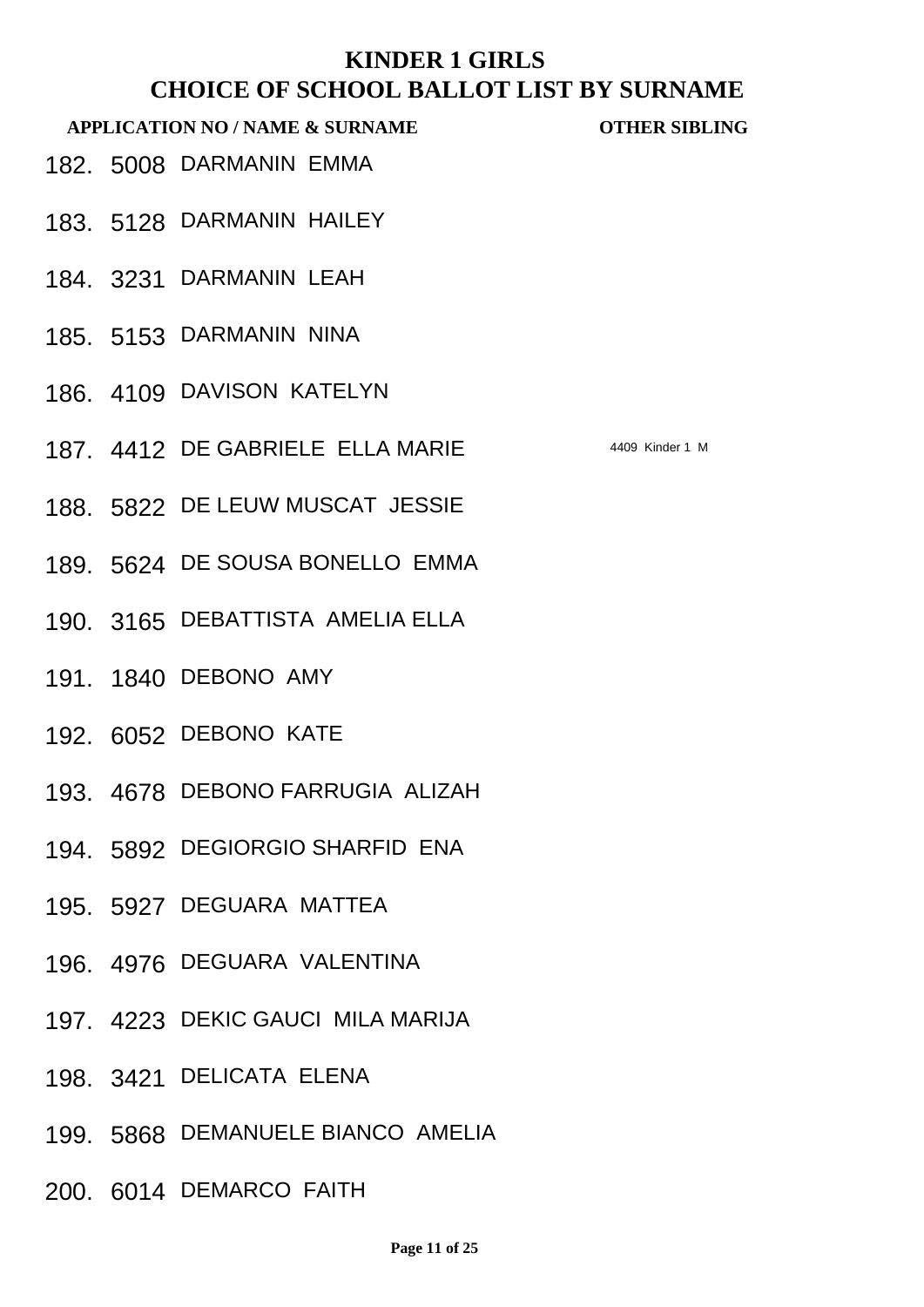|  | <b>APPLICATION NO / NAME &amp; SURNAME</b> | <b>OTHER SIBLING</b> |
|--|--------------------------------------------|----------------------|
|  | 201. 6055 DIMECH EVE KARLY                 | 6054 Year 1 M        |
|  | 202. 3399 DIMECH GIULIA                    |                      |
|  | 203. 5561 DIMECH LUCIA                     |                      |
|  | 204. 5159 DIMECH MAYA                      |                      |
|  | 205. 4648 DIMECH NINA                      |                      |
|  | 206. 5655 DUCA EMILIA                      | 5658 Kinder 1 F      |
|  | 207. 5643 DUCA NORA                        |                      |
|  | 208. 5658 DUCA VALENTINA                   | 5655 Kinder 1 F      |
|  | 209. 3899 ELLUL ELISE                      |                      |
|  | 210. 3335 ELLUL EMA MARIE                  |                      |
|  | 211. 1138 FACCIOL AALAYAH                  |                      |
|  | 212. 5018 FAENZA ALEYNA                    |                      |
|  | 213. 3560 FALZON LOLA ARYA                 | 3110 Year 1 M        |
|  | 214. 3407 FALZON SOPHIE                    |                      |
|  | 215. 3875 FARDELL MIFSUD MIEVE             |                      |
|  | 216. 4027 FARRUGIA AIMEE                   |                      |
|  | 217. 1940 FARRUGIA ALEZYIA                 |                      |
|  | 218. 4663 FARRUGIA ARIANA JOY              |                      |
|  | 219. 3239 FARRUGIA CARLY                   |                      |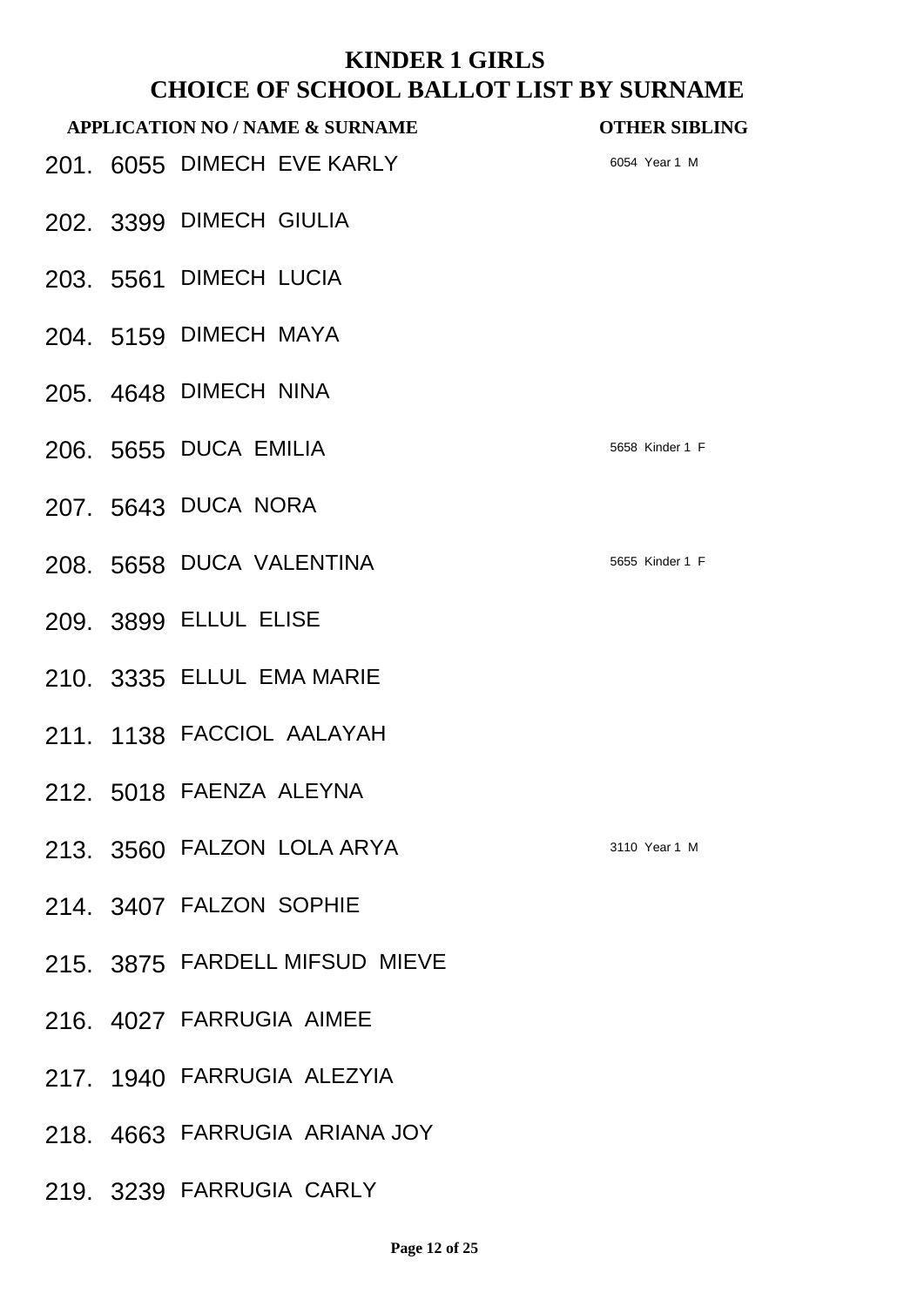# **KINDER 1 GIRLS CHOUL BALLOTS A SHOPE**<br>CHOICE OF SCHOOL BALLOT LIST BY SURNAME

|  | CHOICE OF SCHOOL BALLOT LIST BY SURNAME    |                      |
|--|--------------------------------------------|----------------------|
|  | <b>APPLICATION NO / NAME &amp; SURNAME</b> | <b>OTHER SIBLING</b> |
|  | 220. 1447 FARRUGIA FRANCESCA               |                      |
|  | 221. 3572 FARRUGIA LAURA                   |                      |
|  | 222. 4046 FARRUGIA LEAH                    |                      |
|  | 223. 5477 FARRUGIA MAEVE                   |                      |
|  | 224. 1637 FARRUGIA MARTINA                 | 1630 F1 M            |
|  | 225. 4241 FARRUGIA MIREYA                  |                      |
|  | 226. 5261 FARRUGIA YLENIA                  |                      |
|  | 227. 5405 FARRUGIA ZASHELLE                |                      |
|  | 228. 4799 FARRUGIA BRIFFA JULIA            |                      |
|  | 229. 3062 FASANELLI NINA                   |                      |
|  | 230. 5290 FENECH CHLOE                     |                      |
|  | 231. 5341 FENECH EVE                       | 5334 Year 1 F        |
|  | 232. 3120 FENECH LISA                      |                      |
|  | 233. 3919 FENECH VALENTINA                 |                      |
|  | 234. 3040 FENECH AZZOPARDI AMY             |                      |
|  | 235. 3186 FENECH CARUANA RUBY              |                      |
|  | 236. 4755 FORMOSA CHANELLE                 |                      |
|  | 237. 4275 FORMOSA ELENA                    |                      |
|  | 238. 5011 FORMOSA EVA                      | 5571 Kinder 2 M      |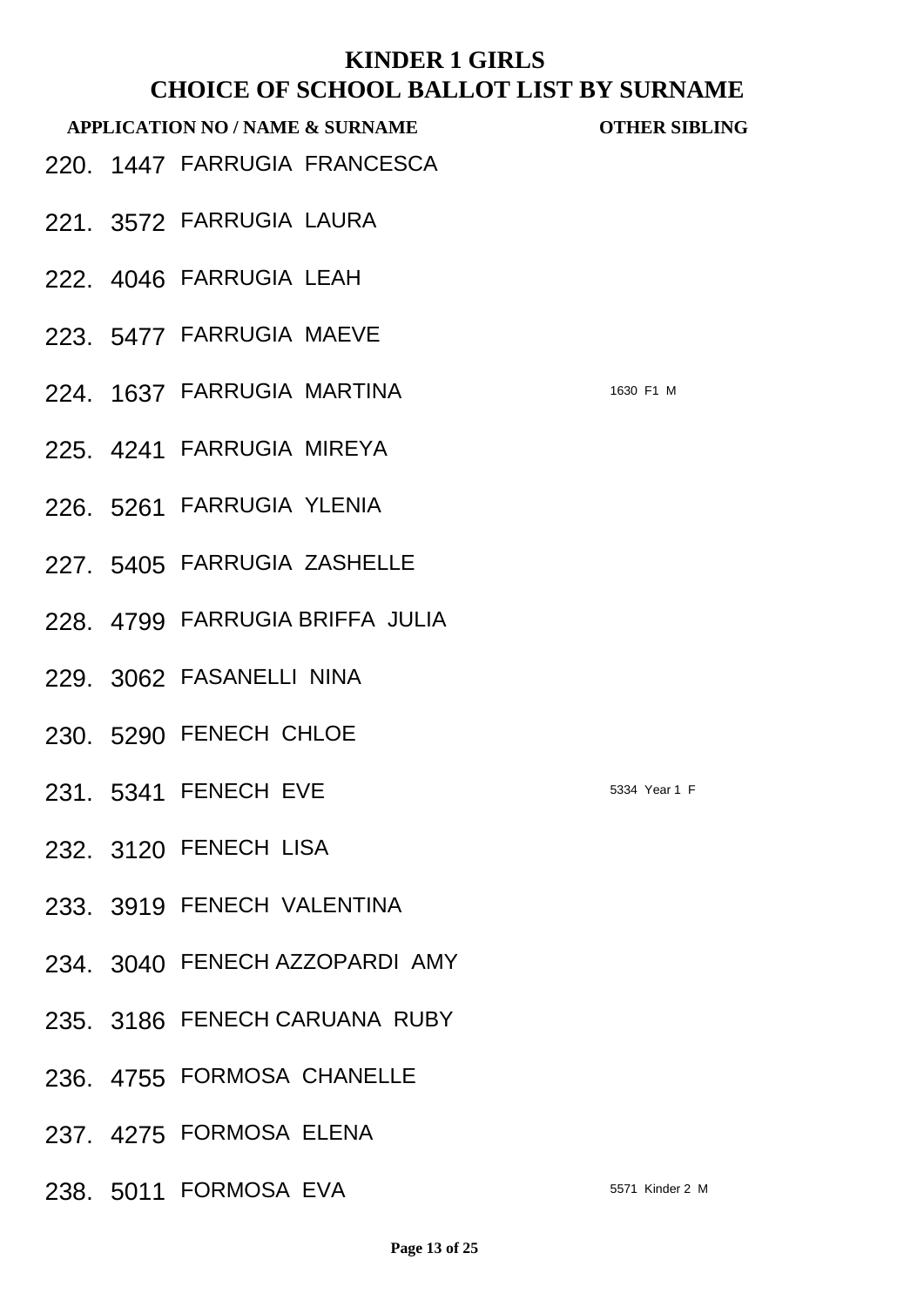- 239. 4635 FRIGIOLINI REFALO EMILIA MARIA
- 240. 6003 GALDES FAITH
- 241. 4248 GALEA ELISE
- 242. 3706 GALEA SIENA
- 243. 5006 GALEA VALENTINA NINA
- 244 4795 GALEA ZARA STELLA 1725 Year 1 M
- 245. 3959 GALEA CAVALLARO JOY
- 246. 3037 GALEA CORTIS MATTEA
- 247. 3080 GALEA TAYLOR JULIA
- 248. 3570 GALEA VELLA KAY
- 249. 5422 GATT ELLIE
- 250. 3106 GATT JULIA
- 251. 3800 GATT JULIA
- 252. 5581 GATT KAYLA MAY
- 253. 4605 GATT SARA
- 254. 5953 GATT SCICLUNA FAITH
- 255. 4814 GAUCI CHARLOTTE ANN
- 256. 1122 GAUCI DEA 1011 Year 1 M
- 257. 4124 GAUCI ELISA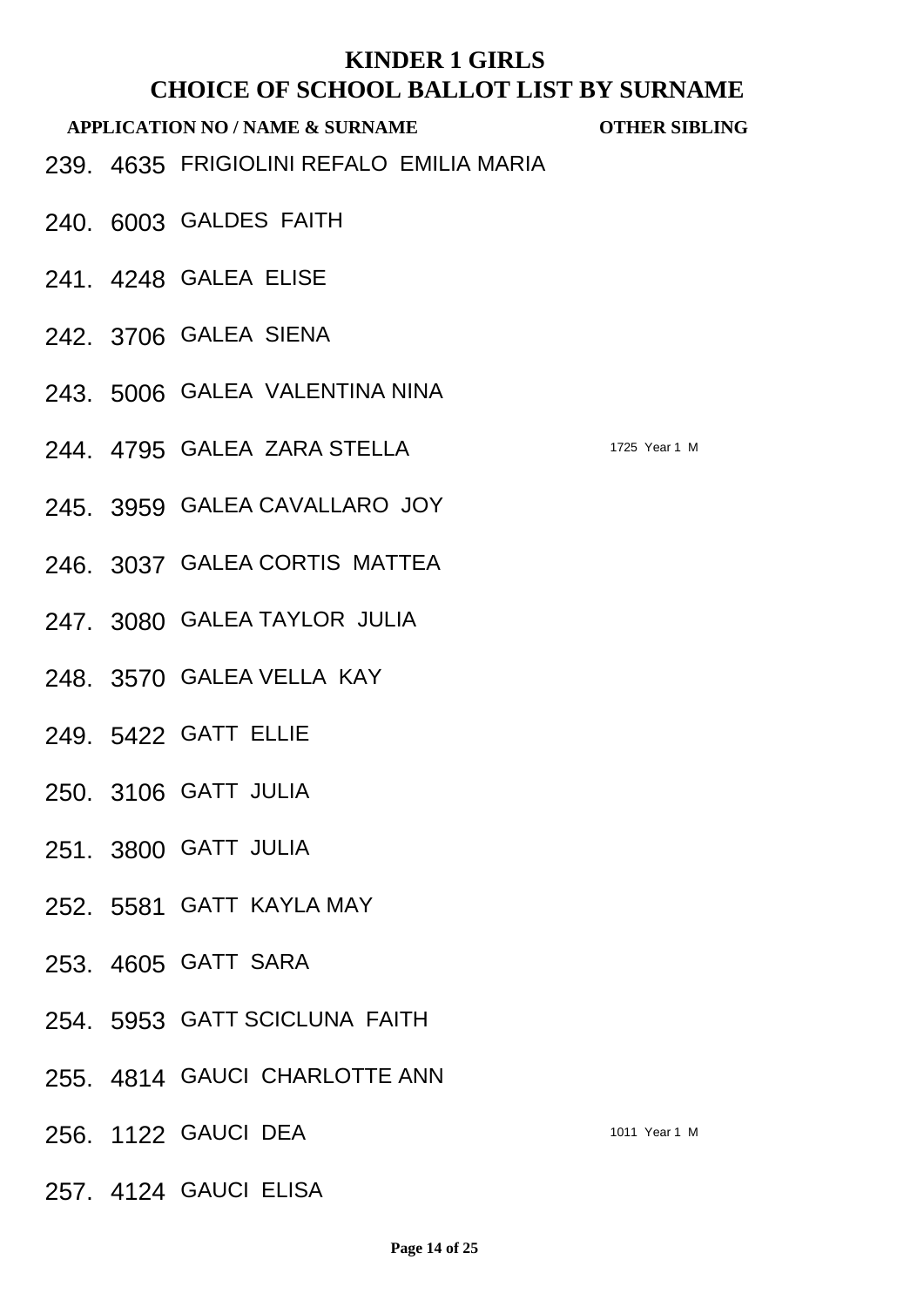- 258. 3093 GAUCI LEAH
- 259. 4158 GAUCI SARA
- 260. 5271 GAUCI SOPHIA
- 261. 4305 GEISER KRISTINA ELLEN
- 262. 4812 GENUIS ELLIE-ANNA
- 263. 4749 GENUIS COLOMBO SOPHIE
- 264. 4861 GERADA KATE 4856 Year 1 F
- 265. 3039 GIBB EMMA
- 266. 3533 GIORDMAINA LINDSEY ANN
- 267. 4269 GRECH BRIANNA
- 268. 5295 GRECH CARLA
- 269. 3887 GRECH ELA
- 270. 3777 GRECH ELLE
- 271. 3382 GRECH ENYA
- 272. 6123 GRECH GIULIA
- 273. 5799 GRECH KATRINA
- 274. 4612 GRECH SCARLETTT
- 275. 5514 GRECH BONDIN ANA SOPHIE
- 276. 3131 GRIMA ELODIA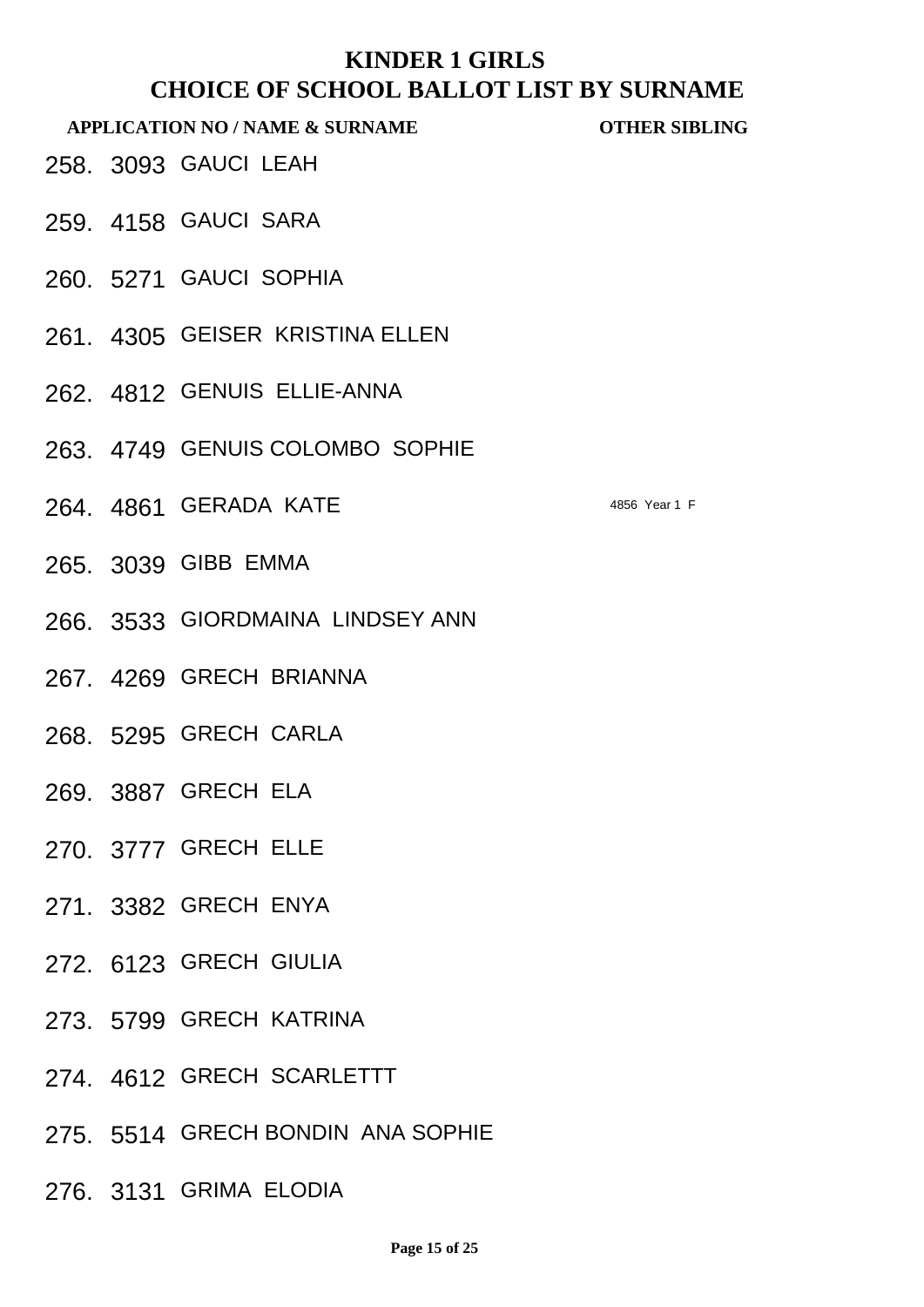- 277. 4000 GRIMA EMILY MARIE
- 278. 3011 GRIMA JADE
- 279. 3305 GRIMA JULIA
- 280. 3980 GRIMA KRISTA
- 281. 5591 GRIXTI MARIA
- 282. 3847 GRIXTI NAIELLE
- 283. 5380 HERRERA MILENE
- 284. 3986 HILI AMELIA
- 285. 3236 HILI CLARA
- 286. 5552 HOLGATE MILA ROSE
- 287. 4315 HUBER JULIE 4311 Year 1 M
- 288. 3292 IANNI JADE
- 289. 3701 JAMES HAILEY
- 290. 6013 KHOSLA EMILY
- 291. 4578 KOPRIVICA GRIXTI JASMINE LEILA
- 292. 3347 LADO STELLA MARIE
- 293. 1327 MAGRO MAE
- 294. 4899 MAGRO KENELY EMMA
- 295. 5633 MALLAN KARA ELIZABETH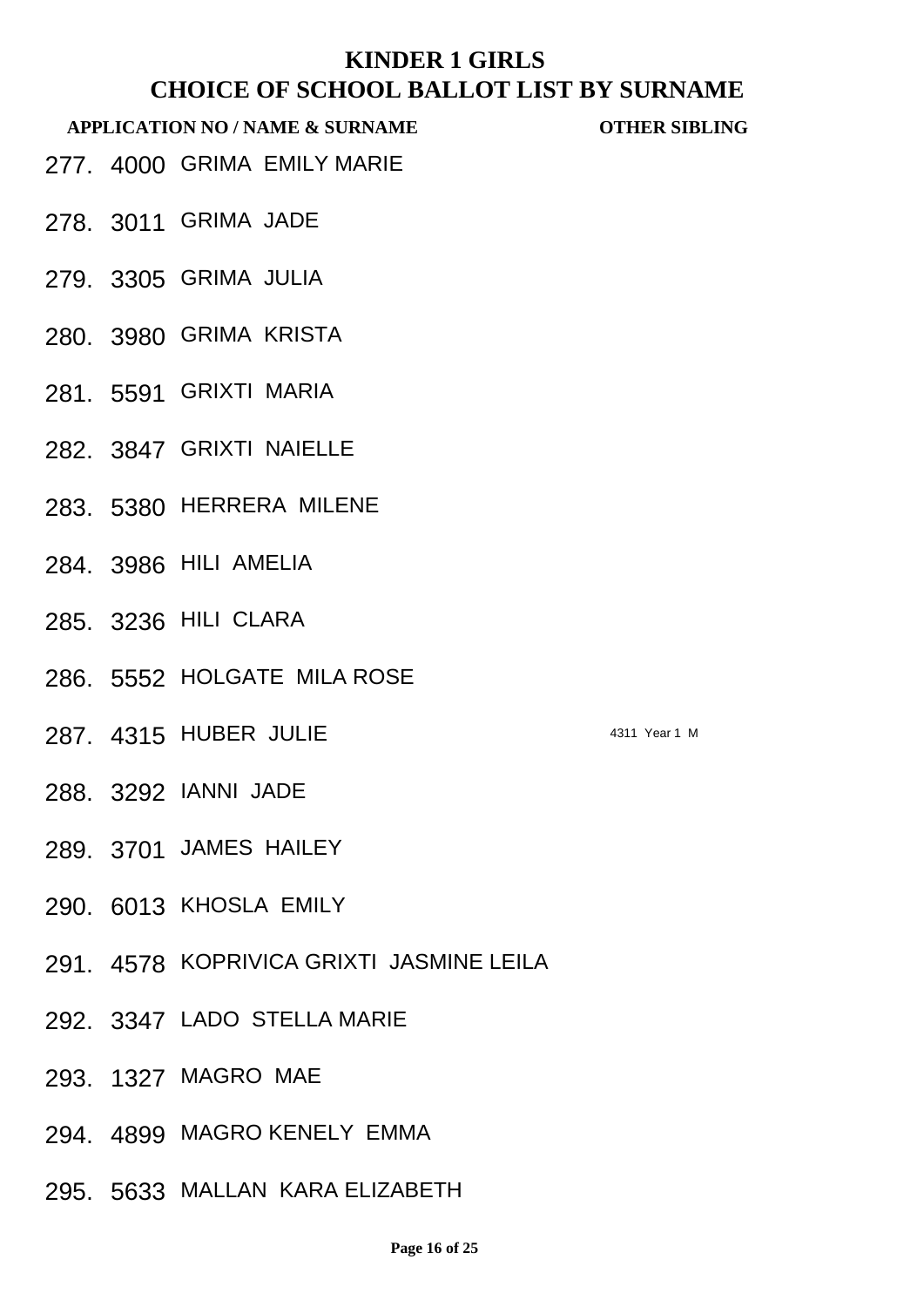- 296. 3984 MALLIA LIA
- 297 4732 MALLIA ZARA 4730 Kinder 2 F
	-

- 298. 5901 MANGION JULIET
- 299. 3159 MERCIECA LANA
- 300. 3192 MICALLEF ANA LEE
- 301. 4324 MICALLEF CHLOE
- 302. 5351 MICALLEF ELENA
- 303. 3136 MICALLEF ELLIE
- 304. 2080 MICALLEF EMMA
- 305. 5648 MICALLEF JOY MAE
- 306. 3188 MICALLEF JULIA
- 307. 3234 MICALLEF KIMBERLY
- 308. 5500 MICALLEF KRISTA ANN
- 309. 3837 MICALLEF SOPHIA
- 310. 6030 MICALLEF SUMMER
- 311. 5346 MICALLEF CHURCH AMY
- 312. 3336 MIFSUD ANA GRACE
- 313. 4852 MIFSUD EMILIA
- 314. 5570 MIFSUD LEAH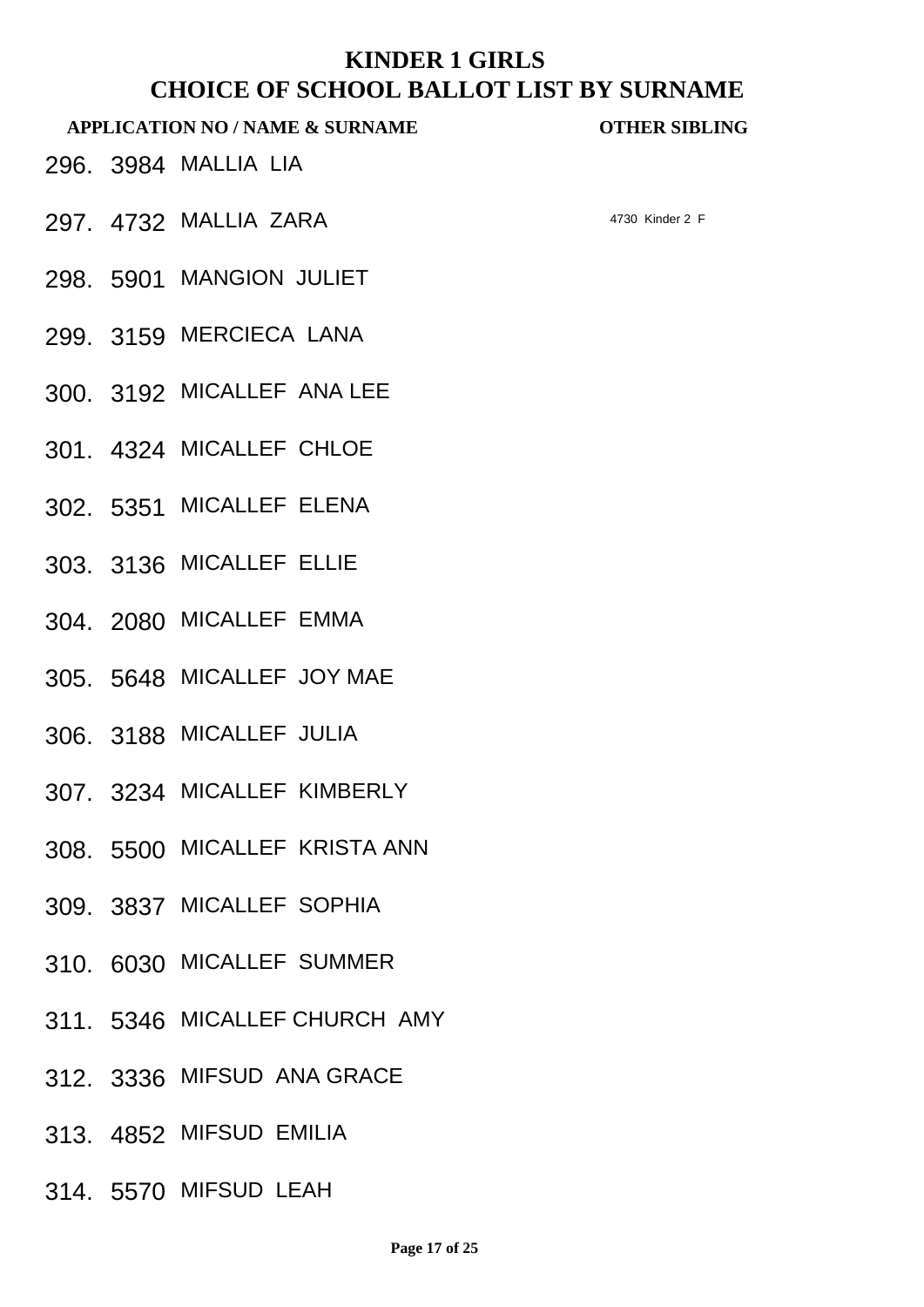- 315. 3143 MINTOFF KATERINA
- 316. 5062 MIZZI ALENA
- 317. 4077 MONTEBELLO JODIE LORIANNE
- 318. 3823 MUSCAT BEA 4365 Year 1 F
- 319. 3630 MUSCAT FAITH
- 320. 4719 MUSCAT GIULIA
- 321. 4048 MUSCAT KAYLEE
- 322. 5210 MUSCAT KRISTA
- 323. 4175 NEMECEK TANTI AMY
- 324. 3209 PACE AEMILIA ROSE
- 325. 6058 PACE EMILIA
- 326. 3060 PACE LEAH
- 327. 4197 PADOVANI ABIGAIL 4195 Year 1 F
- 328. 3178 PEARSON ZARA
- 329. 6097 PERCIVAL PHILIPPA
- 330. 4786 PIGNATELLO EMILY
- 331. 4657 PIROTTA MARTINA
- 332. 4596 PISANI LUCIA
- 333. 3380 PISANI VISANICH CHARLOTTE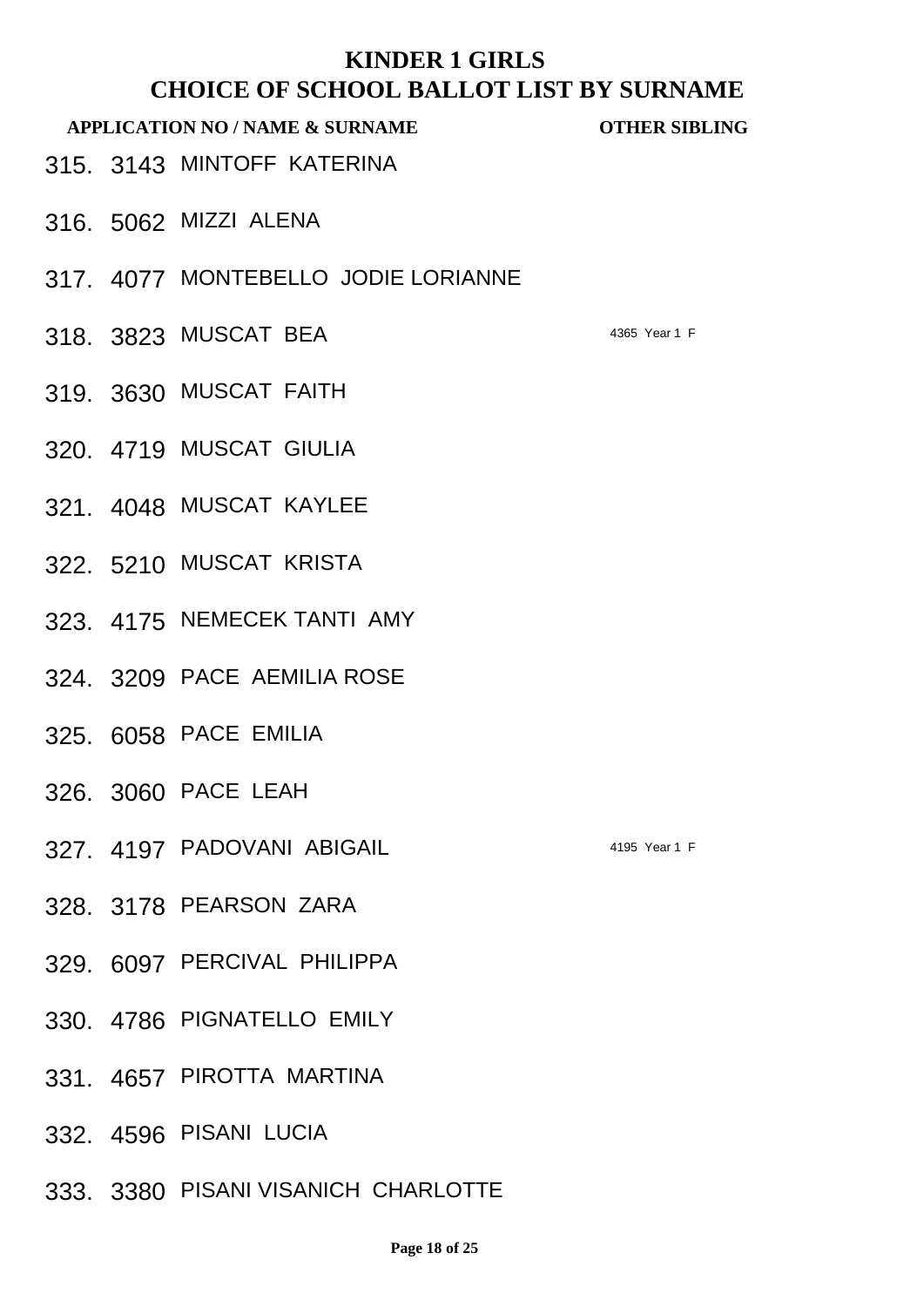#### **APPLICATION NO / NAME & SURNAME OTHER SIBLING**

334. 4823 PISCOPO MIFSUD PEARL

- 335. 6046 PORTELLI ELISA
- 336. 4790 PORTELLI EMILIA
- 337. 5432 PORTELLI NINA
- 338. 4037 PULIS ELLA
- 339. 3811 PULIS EMMA SKYE
- 340. 5674 PULLICINO EVE
- 341. 3739 PULLICINO ZOE
- 342. 3624 RAPA JASMINE
- 343. 3483 ROMME MIRUZZI ZOE
- 344. 4978 SACCO KRISTA
- 345. 5498 SAID CHLOE
- 346. 5936 SALIBA ELISA
- 347. 3226 SAMMUT ANGELA HOPE
- 348. 5524 SAMMUT HANNAH
- 349. 4471 SAMMUT SCARLETT MAE 4475 Kinder 1 F
- 350. 4475 SAMMUT SOLEIL MIA **1988 1999 120 14471 Kinder 1 F**
- 351. 5920 SAMMUT FLETCHER MIA
- 352. 4498 SANT EMMA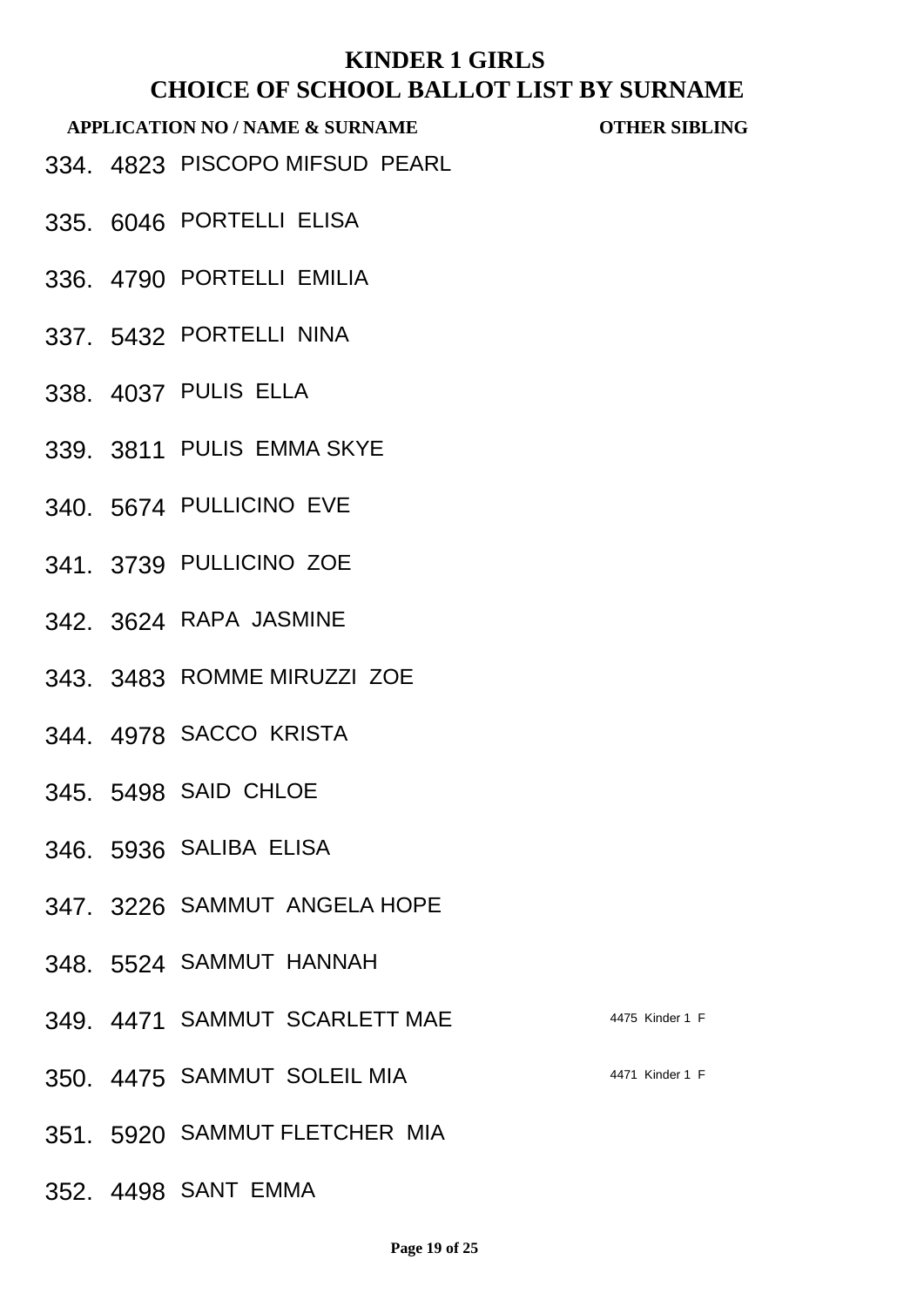|  | <b>APPLICATION NO / NAME &amp; SURNAME</b>        | <b>OTHER SIBLING</b> |
|--|---------------------------------------------------|----------------------|
|  | 353. 1121 SCERRI ELISE                            |                      |
|  | 354. 5891 SCERRI NORA                             |                      |
|  | 355. 3437 SCERRI DE CARLO MILA ROSE               |                      |
|  | 356. 3686 SCHEMBRI CAYLEE                         |                      |
|  | 357. 3055 SCHEMBRI ELISA                          |                      |
|  | 358. 5150 SCHEMBRI KATE                           |                      |
|  | 359. 5829 SCHEMBRI KAY                            |                      |
|  | 360, 3756 SCHEMBRI LEAH                           | 3749 Kinder 1 M      |
|  | 361. 4387 SCHEMBRI MIRJANA VIKTORJA 4379 Form 1 M |                      |
|  | 362. 5324 SCHEMBRI MICALLEF KATY                  |                      |
|  | 363. 3794 SCIBERRAS ARYA                          |                      |
|  | 364. 3803 SCIBERRAS FEDERICA                      |                      |
|  | 365. 3727 SCIBERRAS JULIA                         |                      |
|  | 366. 5972 SCIBERRAS LOTTIE                        |                      |
|  | 367. 4693 SCIBERRAS NIA                           |                      |
|  | 368. 6037 SCIBERRAS RAQUEL                        | 6019 Year 1 M        |
|  | 369. 3761 SCICLUNA EMILIA JULIANE                 |                      |
|  | 370. 4920 SCICLUNA EMMA                           | 4890 Kinder 2 M      |
|  | 371. 6094 SCICLUNA KEIRA                          |                      |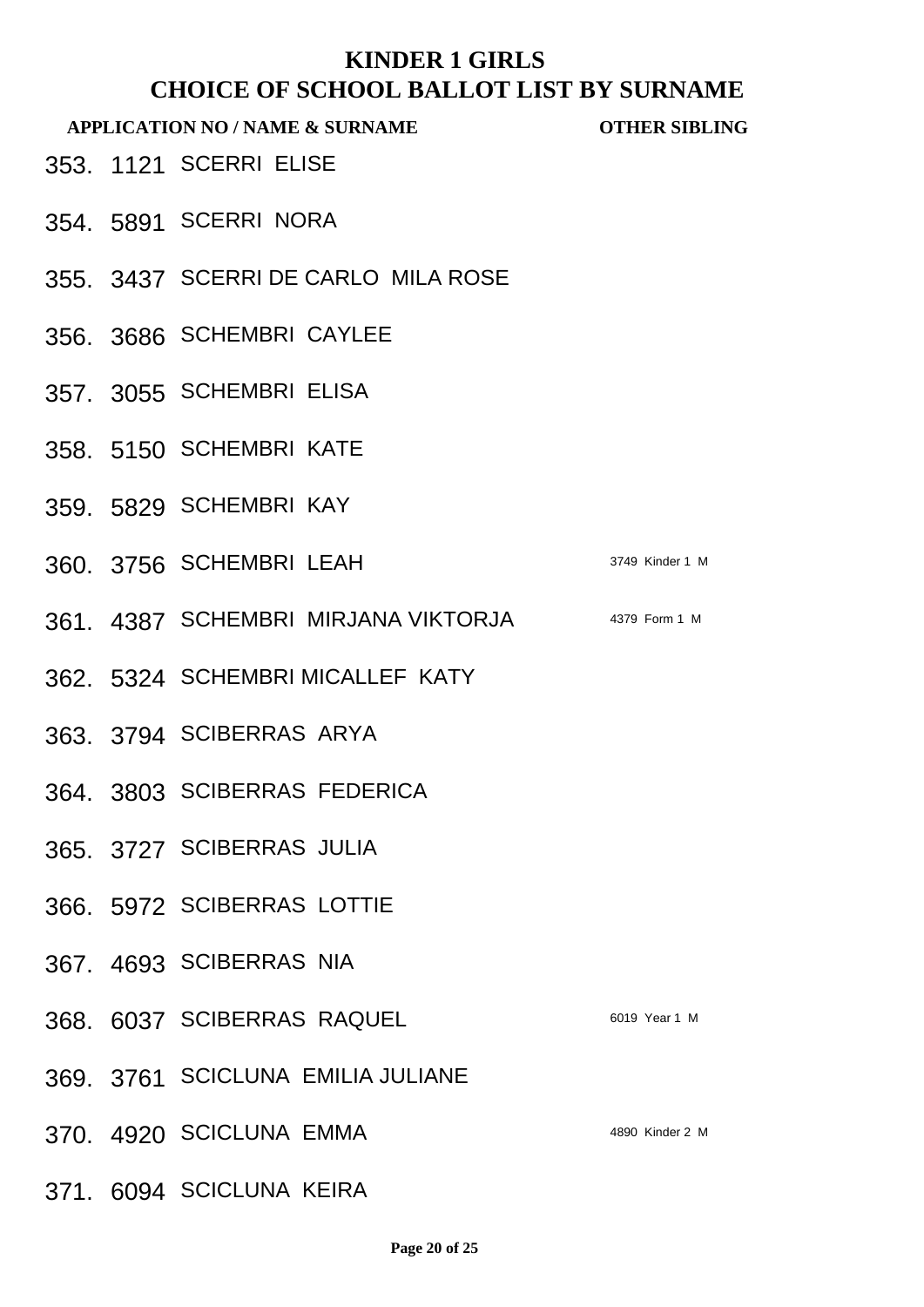#### **APPLICATION NO / NAME & SURNAME OTHER SIBLING**

372. 3377 SCICLUNA BONNICI ANA

- 373. 4764 SEGUNA KATE
- 374. 3005 SERGE GIULIA
- 375. 4454 SILLATO VALENTINA
- 376. 5049 SMITH JADE
- 377. 6009 SPAGNOL MARTINA
- 378. 3813 SPERANDEO NELLIE
- 379. 3063 SPITERI ALICE
- 380. 5241 SPITERI AMELIA
- 381. 3531 SPITERI CARLA MARIE
- 382. 4564 SPITERI CHARLEY ROSE
- 383. 4313 SPITERI ELISE 4044 Kinder 2 F
- 384. 5642 SPITERI KAY
- 385. 1743 SPITERI LILYA 1741 Year 1 F
- 386. 1496 SPITERI MARTINA
- 387. 5716 SPITERI MEGAN VICTORIA
- 388. 5521 SPITERI SOLANNE
- 389. 6027 SPITERI LAURO KIM
- 390. 2131 SPITERI SAID VALENTINA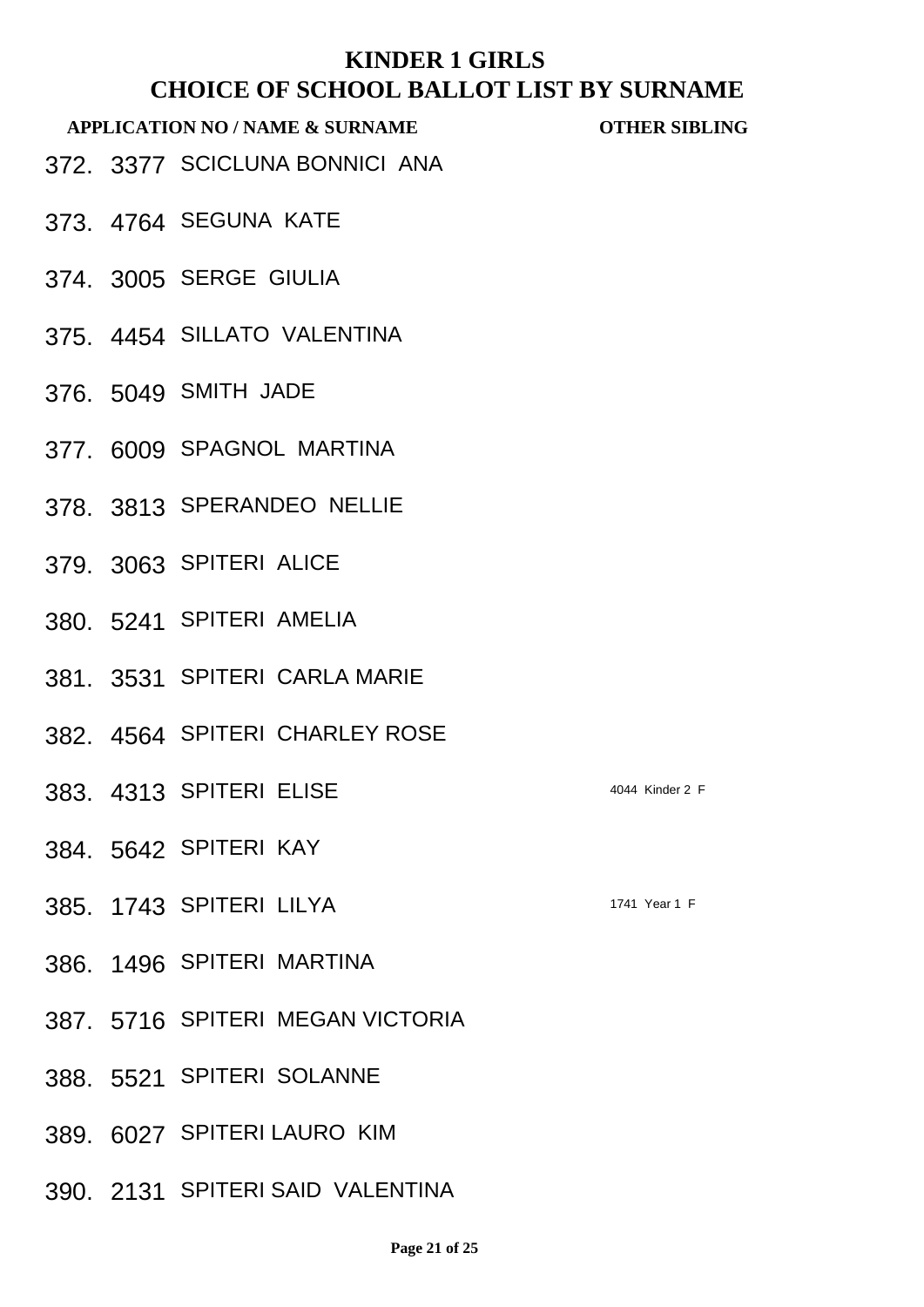|  | <b>APPLICATION NO / NAME &amp; SURNAME</b> | <b>OTHER SIBLING</b> |
|--|--------------------------------------------|----------------------|
|  | 391. 5365 SPITERI SAMUEL KATE              |                      |
|  | 392. 5639 STEINWENDER ALICE MIKA           |                      |
|  | 393. 5663 STIVALA ELENA                    |                      |
|  | 394. 5020 SULTANA EMMA                     |                      |
|  | 395. 4156 SULTANA MARTINA                  | 4151 Kinder 2 M      |
|  | 396. 3972 SULTANA MIDDLETON SOLEIL         |                      |
|  | 397. 3607 TABONE EMILY                     | 3949 Kinder 2 M      |
|  | 398. 5725 TABONE EMMA                      |                      |
|  | 399. 4653 TABONE FAITH                     | 4651 Kinder 1 M      |
|  | 400, 786 TABONE JADE                       |                      |
|  | 401. 4681 TABONE KEZIAH                    | 4900 Year 1 M        |
|  | 402. 3364 TABONE MALLIA JOLENE             |                      |
|  | 403. 3988 TAIT KNOWN AS TATE MIA           |                      |
|  | 404. 4718 TANTI MARTINA                    |                      |
|  | 405. 5448 TANTI MIA                        |                      |
|  | 406. 5107 TANTI SCARLETT KATE              |                      |
|  | 407. 5515 TONNA FARRUGIA SKYLAR-BILLIE     |                      |
|  | 408. 4745 TOUTOUNGI AMELIA                 |                      |
|  | 409. 5246 VAN DIJK ELLA                    | 5238 Year 1 M        |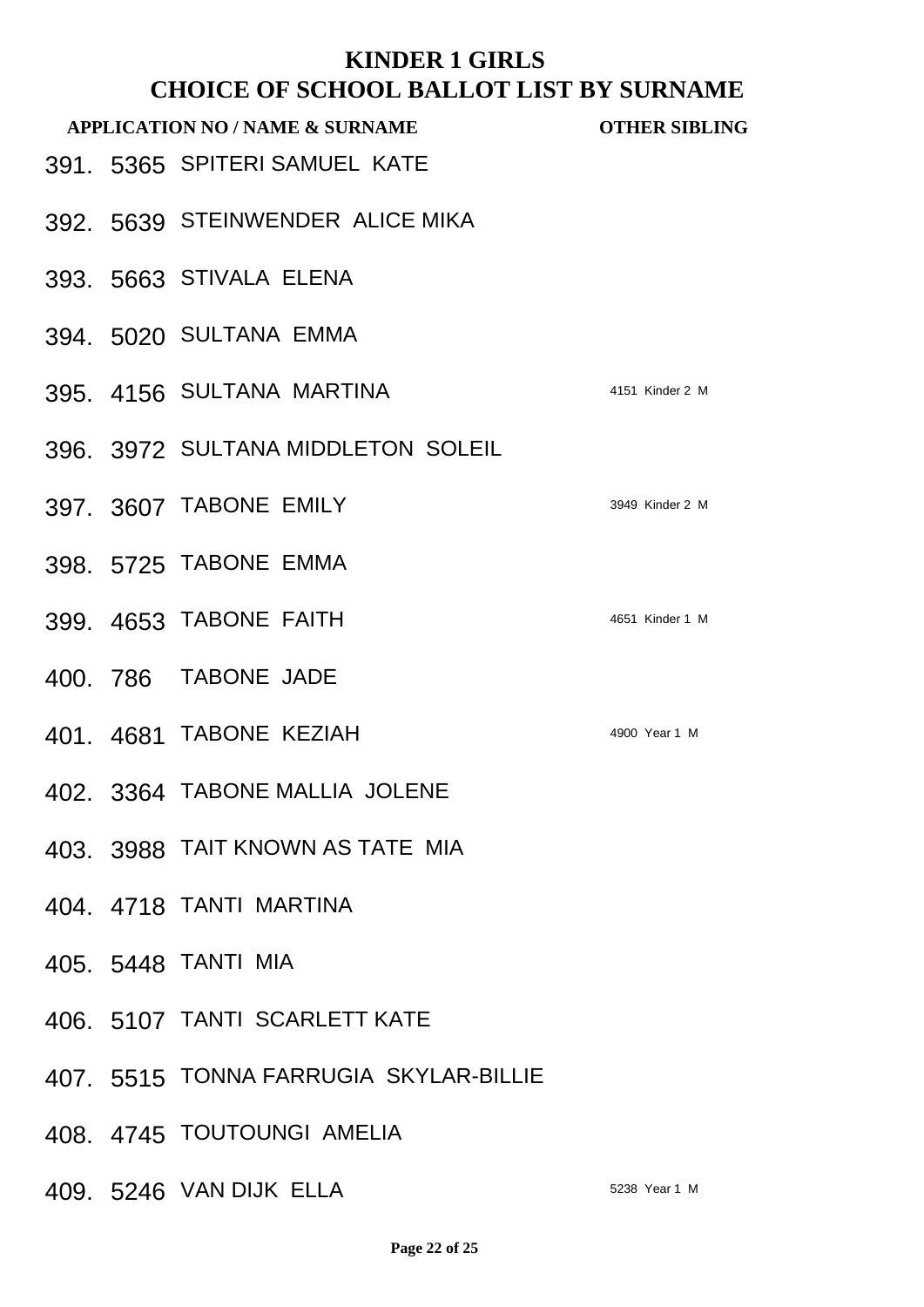|  | <b>APPLICATION NO / NAME &amp; SURNAME</b> | <b>OTHER SIBLING</b> |
|--|--------------------------------------------|----------------------|
|  | 410. 3002 VASSALLO DIANNE ADRIANNA         |                      |
|  | 411. 3561 VELLA ALICIA                     |                      |
|  | 412. 3716 VELLA ANA                        |                      |
|  | 413. 5327 VELLA CELESTE                    |                      |
|  | 414, 4952 VELLA EMILY                      |                      |
|  | 415. 3038 VELLA EMMA                       |                      |
|  | 416. 4834 VELLA GIULIANA                   |                      |
|  | 417. 1860 VELLA HOLLY JOY                  | 1521 Year 1 F        |
|  | 418. 4399 VELLA IVY MARIE                  |                      |
|  | 419. 4847 VELLA LUCIA                      |                      |
|  | 420, 3240 VELLA MAE                        |                      |
|  | 421. 3283 VELLA MANUELA ROSE               |                      |
|  | 422, 4647 VELLA NINA                       |                      |
|  | 423. 3024 VELLA SIENNA MAE                 |                      |
|  | 424. 3359 VELLA BRIFFA GEORGINA            | 3365 Kinder 1 F      |
|  | 425. 3365 VELLA BRIFFA SAMANTHA            | 3359 Kinder 1 F      |
|  | 426. 3357 VELLA CRITIEN LAURA              |                      |
|  | 427. 5023 VELLA D'ALFONSO EVA ROSE         |                      |

428. 3420 VELLA GRECH ELLA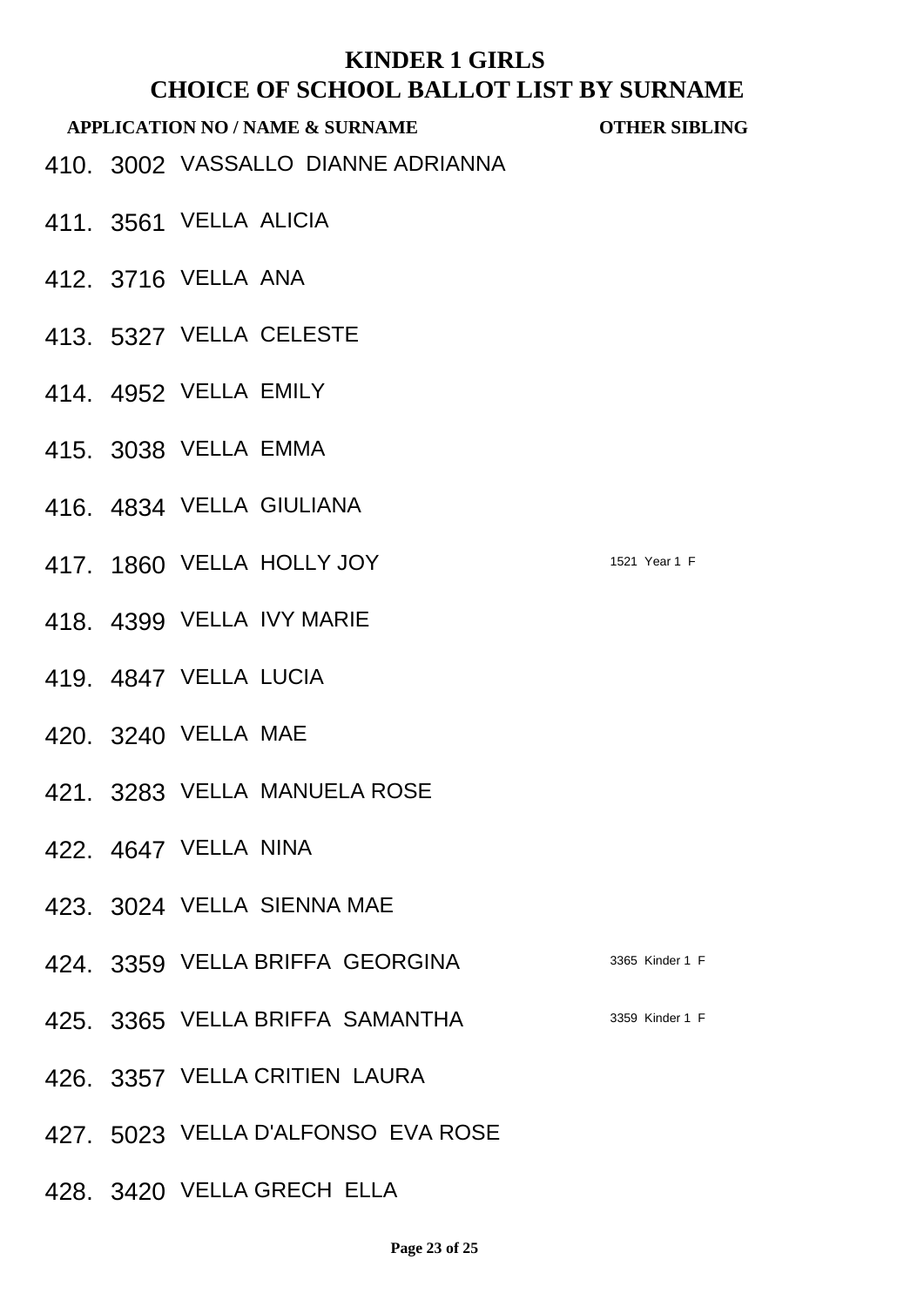- 429. 3670 VELLA SEYCHELL ANA
- 430. 3601 WATKINSON CHARLOTTE EVE
- 431. 5678 WELLS AMY
- 432. 3418 WRIGLEY ELLA
- 433. 5217 XUEREB ELISA
- 434. 5265 XUEREB JULIA MAY
- 435. 5226 XUEREB MARIA
- 436. 5061 ZAHRA ELLA
- 437. 3168 ZAHRA GWEN
- 438. 5967 ZAHRA LAURA
- 439. 6007 ZAHRA MARTINA LAURA 5818 Kinder 2 M
- 440. 3162 ZAHRA HOPKINS JULIA
- 441. 3417 ZAMMIT ANNA
- 442. 3320 ZAMMIT MARTINA
- 443. 3081 ZAMMIT NINA
- 444. 3489 ZAMMIT PIA MARIE 3512 Kinder 1 M
- 445. 3113 ZAMMIT SHALEIZIA
- 446. 5369 ZAMMIT PARASCANDALO ELISA 5367 Kinder 1 F
- 447. 5367 ZAMMIT PARASCANDALO EMILY 5369 Kinder 1 F